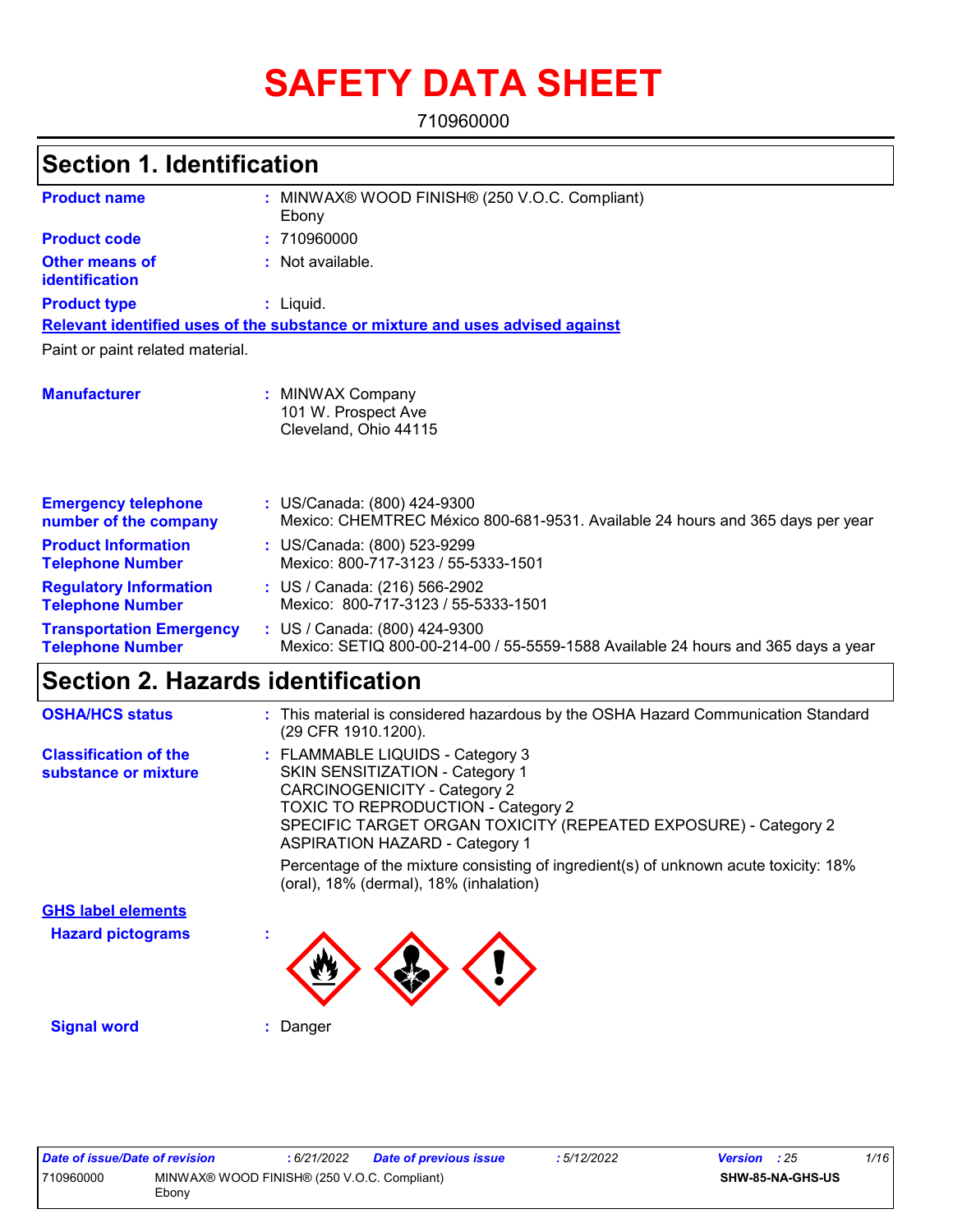## **Section 2. Hazards identification**

| <b>Hazard statements</b>                   | : Flammable liquid and vapor.<br>May be fatal if swallowed and enters airways.                                                                                                                                                                                                                                                                                                                                                                                                                                                                                                  |
|--------------------------------------------|---------------------------------------------------------------------------------------------------------------------------------------------------------------------------------------------------------------------------------------------------------------------------------------------------------------------------------------------------------------------------------------------------------------------------------------------------------------------------------------------------------------------------------------------------------------------------------|
|                                            | May cause an allergic skin reaction.                                                                                                                                                                                                                                                                                                                                                                                                                                                                                                                                            |
|                                            | Suspected of causing cancer.                                                                                                                                                                                                                                                                                                                                                                                                                                                                                                                                                    |
|                                            | Suspected of damaging fertility or the unborn child.                                                                                                                                                                                                                                                                                                                                                                                                                                                                                                                            |
|                                            | May cause damage to organs through prolonged or repeated exposure.                                                                                                                                                                                                                                                                                                                                                                                                                                                                                                              |
| <b>Precautionary statements</b>            |                                                                                                                                                                                                                                                                                                                                                                                                                                                                                                                                                                                 |
| <b>General</b>                             | : Read label before use. Keep out of reach of children. If medical advice is needed,<br>have product container or label at hand.                                                                                                                                                                                                                                                                                                                                                                                                                                                |
| <b>Prevention</b>                          | Obtain special instructions before use. Do not handle until all safety precautions have<br>÷.<br>been read and understood. Wear protective gloves, protective clothing and eye or face<br>protection. Keep away from heat, hot surfaces, sparks, open flames and other ignition<br>sources. No smoking. Use explosion-proof electrical, ventilating or lighting equipment.<br>Use non-sparking tools. Take action to prevent static discharges. Keep container<br>tightly closed. Do not breathe vapor. Contaminated work clothing must not be allowed<br>out of the workplace. |
| <b>Response</b>                            | : IF exposed or concerned: Get medical advice or attention. IF SWALLOWED:<br>Immediately call a POISON CENTER or doctor. Do NOT induce vomiting. IF ON SKIN<br>(or hair): Take off immediately all contaminated clothing. Rinse skin with water. Wash<br>contaminated clothing before reuse. IF ON SKIN: Wash with plenty of water. If skin<br>irritation or rash occurs: Get medical advice or attention.                                                                                                                                                                      |
| <b>Storage</b>                             | : Store locked up. Store in a well-ventilated place. Keep cool.                                                                                                                                                                                                                                                                                                                                                                                                                                                                                                                 |
| <b>Disposal</b>                            | : Dispose of contents and container in accordance with all local, regional, national and<br>international regulations.                                                                                                                                                                                                                                                                                                                                                                                                                                                          |
| <b>Supplemental label</b><br>elements      | DELAYED EFFECTS FROM LONG TERM OVEREXPOSURE. Contains solvents which<br>can cause permanent brain and nervous system damage. Intentional misuse by<br>deliberately concentrating and inhaling the contents can be harmful or fatal. WARNING:<br>This product contains chemicals known to the State of California to cause cancer and<br>birth defects or other reproductive harm.                                                                                                                                                                                               |
|                                            | This product contains a Significant New Use Rule (SNUR) Chemical. Do not allow this<br>product to enter drains, sewers, wastewater treatment systems, groundwater, streams,<br>lakes or ponds. See Environmental Data Sheet (EDS) for additional details.                                                                                                                                                                                                                                                                                                                       |
|                                            | Please refer to the SDS for additional information. Keep out of reach of children. Do not<br>transfer contents to other containers for storage.                                                                                                                                                                                                                                                                                                                                                                                                                                 |
| <b>Hazards not otherwise</b><br>classified | : DANGER: Rags, steel wool, other waste soaked with this product, and sanding residue<br>may spontaneously catch fire if improperly discarded. Immediately place rags, steel<br>wool, other waste soaked with this product, and sanding residue in a sealed, water-filled,<br>metal container. Dispose of in accordance with local fire regulations.                                                                                                                                                                                                                            |

## **Section 3. Composition/information on ingredients**

| Substance/mixture                       | : Mixture        |
|-----------------------------------------|------------------|
| Other means of<br><i>identification</i> | : Not available. |

#### **CAS number/other identifiers**

| <b>Ingredient name</b>               | % by weight    | <b>CAS number</b> |
|--------------------------------------|----------------|-------------------|
| Heavy Naphthenic Petroleum Oil       | I≥25 - ≤50     | 64742-52-5        |
| Light Aliphatic Hydrocarbon          | $\geq 10 - 20$ | 64742-47-8        |
| l Carbon Black                       | l≤3            | 1333-86-4         |
| Lt. Aliphatic Hydrocarbon Solvent    | ∣<1            | 64742-89-8        |
| Xylene, mixed isomers                | ∣<1            | 1330-20-7         |
| Methyl Ethyl Ketoxime                | ≤0.3           | 96-29-7           |
| Hydrotreated Heavy Petroleum Naphtha | ≤0.3           | 64742-48-9        |
| Zirconium 2-Ethylhexanoate           | l≤0.3          | 22464-99-9        |

| Date of issue/Date of revision | : 6/21/2022                                 | <b>Date of previous issue</b> | : 5/12/2022 | <b>Version</b> : 25 | 2/16 |
|--------------------------------|---------------------------------------------|-------------------------------|-------------|---------------------|------|
| 710960000<br>Ebony             | MINWAX® WOOD FINISH® (250 V.O.C. Compliant) |                               |             | SHW-85-NA-GHS-US    |      |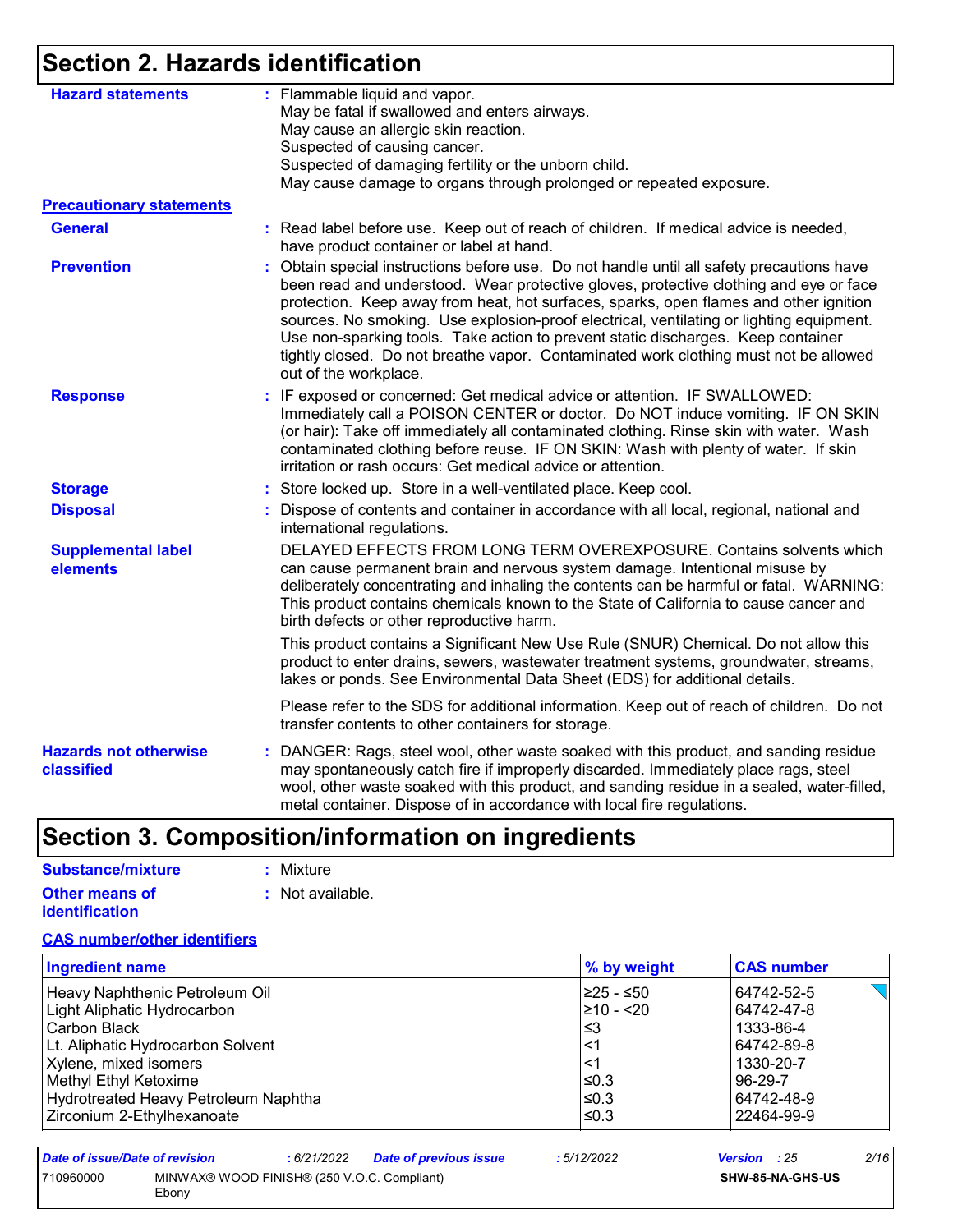### **Section 3. Composition/information on ingredients**

Any concentration shown as a range is to protect confidentiality or is due to batch variation.

**There are no additional ingredients present which, within the current knowledge of the supplier and in the concentrations applicable, are classified and hence require reporting in this section.**

**Occupational exposure limits, if available, are listed in Section 8.**

### **Section 4. First aid measures**

|                     | <b>Description of necessary first aid measures</b>                                                                                                                                                                                                                                                                                                                                                                                                                                                                                                                                                                                                                                                                                                      |
|---------------------|---------------------------------------------------------------------------------------------------------------------------------------------------------------------------------------------------------------------------------------------------------------------------------------------------------------------------------------------------------------------------------------------------------------------------------------------------------------------------------------------------------------------------------------------------------------------------------------------------------------------------------------------------------------------------------------------------------------------------------------------------------|
| <b>Eye contact</b>  | : Immediately flush eyes with plenty of water, occasionally lifting the upper and lower<br>eyelids. Check for and remove any contact lenses. Continue to rinse for at least 10<br>minutes. Get medical attention.                                                                                                                                                                                                                                                                                                                                                                                                                                                                                                                                       |
| <b>Inhalation</b>   | : Remove victim to fresh air and keep at rest in a position comfortable for breathing. If<br>not breathing, if breathing is irregular or if respiratory arrest occurs, provide artificial<br>respiration or oxygen by trained personnel. It may be dangerous to the person providing<br>aid to give mouth-to-mouth resuscitation. Get medical attention. If unconscious, place<br>in recovery position and get medical attention immediately. Maintain an open airway.<br>Loosen tight clothing such as a collar, tie, belt or waistband.                                                                                                                                                                                                               |
| <b>Skin contact</b> | : Wash with plenty of soap and water. Remove contaminated clothing and shoes. Wash<br>contaminated clothing thoroughly with water before removing it, or wear gloves.<br>Continue to rinse for at least 10 minutes. Get medical attention. In the event of any<br>complaints or symptoms, avoid further exposure. Wash clothing before reuse. Clean<br>shoes thoroughly before reuse.                                                                                                                                                                                                                                                                                                                                                                   |
| <b>Ingestion</b>    | : Get medical attention immediately. Call a poison center or physician. Wash out mouth<br>with water. Remove dentures if any. If material has been swallowed and the exposed<br>person is conscious, give small quantities of water to drink. Stop if the exposed person<br>feels sick as vomiting may be dangerous. Aspiration hazard if swallowed. Can enter<br>lungs and cause damage. Do not induce vomiting. If vomiting occurs, the head should<br>be kept low so that vomit does not enter the lungs. Never give anything by mouth to an<br>unconscious person. If unconscious, place in recovery position and get medical<br>attention immediately. Maintain an open airway. Loosen tight clothing such as a collar,<br>tie, belt or waistband. |

#### **Most important symptoms/effects, acute and delayed Potential acute health effects**

| <u>i otomaa uodto noutin onooto</u> |                                                                                                                                                      |
|-------------------------------------|------------------------------------------------------------------------------------------------------------------------------------------------------|
| <b>Eye contact</b>                  | : No known significant effects or critical hazards.                                                                                                  |
| <b>Inhalation</b>                   | : No known significant effects or critical hazards.                                                                                                  |
| <b>Skin contact</b>                 | : May cause an allergic skin reaction.                                                                                                               |
| <b>Ingestion</b>                    | : May be fatal if swallowed and enters airways.                                                                                                      |
| <b>Over-exposure signs/symptoms</b> |                                                                                                                                                      |
| <b>Eye contact</b>                  | : No specific data.                                                                                                                                  |
| <b>Inhalation</b>                   | : Adverse symptoms may include the following:<br>reduced fetal weight<br>increase in fetal deaths<br>skeletal malformations                          |
| <b>Skin contact</b>                 | : Adverse symptoms may include the following:<br>irritation<br>redness<br>reduced fetal weight<br>increase in fetal deaths<br>skeletal malformations |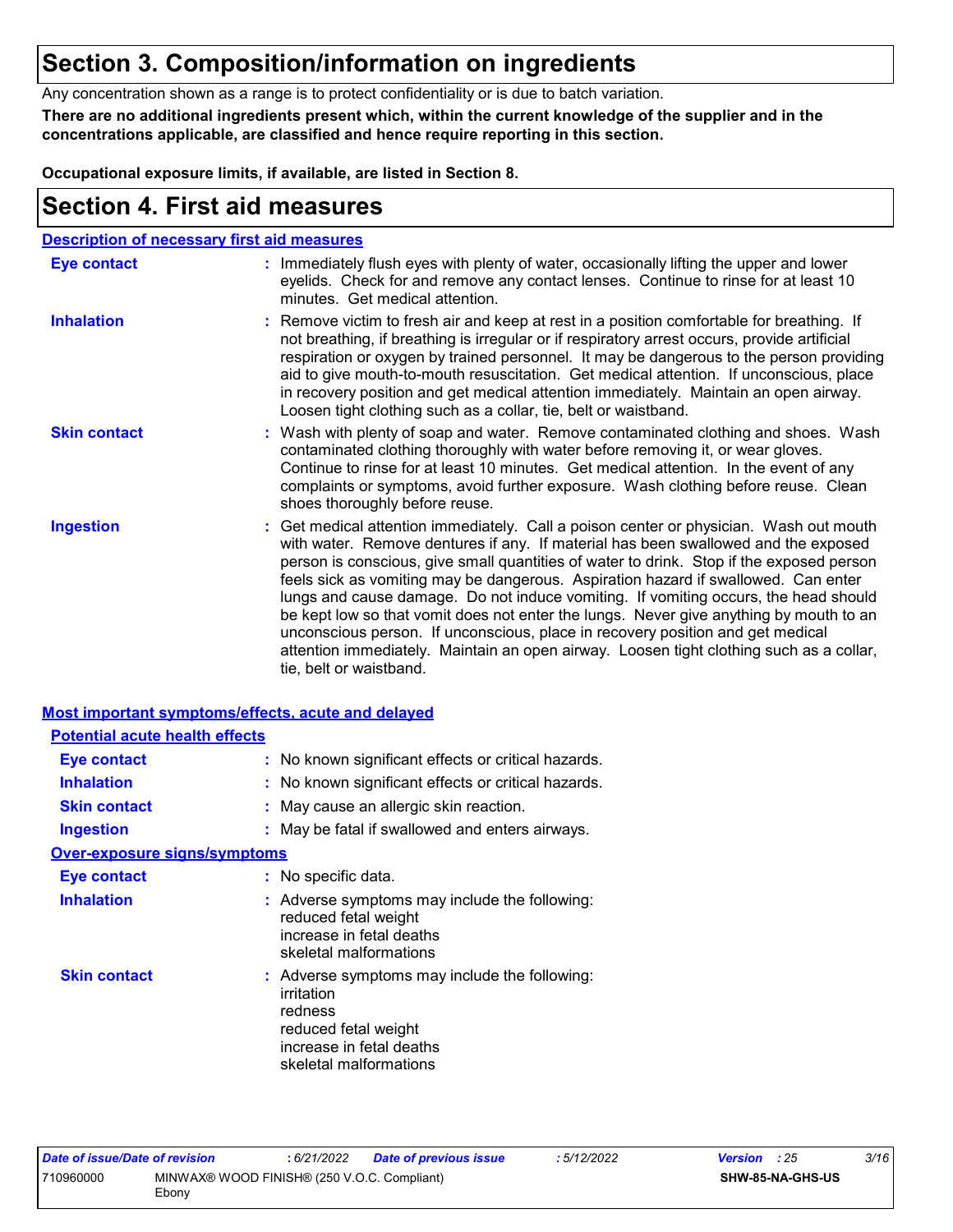## **Section 4. First aid measures**

| <b>Ingestion</b>                  | Adverse symptoms may include the following:<br>÷.<br>nausea or vomiting<br>reduced fetal weight<br>increase in fetal deaths                                                                                                                                           |
|-----------------------------------|-----------------------------------------------------------------------------------------------------------------------------------------------------------------------------------------------------------------------------------------------------------------------|
|                                   | skeletal malformations                                                                                                                                                                                                                                                |
|                                   | Indication of immediate medical attention and special treatment needed, if necessary                                                                                                                                                                                  |
| <b>Notes to physician</b>         | : Treat symptomatically. Contact poison treatment specialist immediately if large<br>quantities have been ingested or inhaled.                                                                                                                                        |
| <b>Specific treatments</b>        | : No specific treatment.                                                                                                                                                                                                                                              |
| <b>Protection of first-aiders</b> | : No action shall be taken involving any personal risk or without suitable training. It may<br>be dangerous to the person providing aid to give mouth-to-mouth resuscitation. Wash<br>contaminated clothing thoroughly with water before removing it, or wear gloves. |

#### **See toxicological information (Section 11)**

## **Section 5. Fire-fighting measures**

| <b>Extinguishing media</b>                               |                                                                                                                                                                                                                                                                                                                                                                                                                          |
|----------------------------------------------------------|--------------------------------------------------------------------------------------------------------------------------------------------------------------------------------------------------------------------------------------------------------------------------------------------------------------------------------------------------------------------------------------------------------------------------|
| <b>Suitable extinguishing</b><br>media                   | : Use dry chemical, $CO2$ , water spray (fog) or foam.                                                                                                                                                                                                                                                                                                                                                                   |
| <b>Unsuitable extinguishing</b><br>media                 | : Do not use water jet.                                                                                                                                                                                                                                                                                                                                                                                                  |
| <b>Specific hazards arising</b><br>from the chemical     | : Flammable liquid and vapor. Runoff to sewer may create fire or explosion hazard. In a<br>fire or if heated, a pressure increase will occur and the container may burst, with the risk<br>of a subsequent explosion. The vapor/gas is heavier than air and will spread along the<br>ground. Vapors may accumulate in low or confined areas or travel a considerable<br>distance to a source of ignition and flash back. |
| <b>Hazardous thermal</b><br>decomposition products       | : Decomposition products may include the following materials:<br>carbon dioxide<br>carbon monoxide                                                                                                                                                                                                                                                                                                                       |
| <b>Special protective actions</b><br>for fire-fighters   | : Promptly isolate the scene by removing all persons from the vicinity of the incident if<br>there is a fire. No action shall be taken involving any personal risk or without suitable<br>training. Move containers from fire area if this can be done without risk. Use water<br>spray to keep fire-exposed containers cool.                                                                                            |
| <b>Special protective</b><br>equipment for fire-fighters | : Fire-fighters should wear appropriate protective equipment and self-contained breathing<br>apparatus (SCBA) with a full face-piece operated in positive pressure mode.                                                                                                                                                                                                                                                 |

## **Section 6. Accidental release measures**

|                                | Personal precautions, protective equipment and emergency procedures                                                                                                                                                                                                                                                                                                                                                                                                                             |
|--------------------------------|-------------------------------------------------------------------------------------------------------------------------------------------------------------------------------------------------------------------------------------------------------------------------------------------------------------------------------------------------------------------------------------------------------------------------------------------------------------------------------------------------|
| For non-emergency<br>personnel | : No action shall be taken involving any personal risk or without suitable training.<br>Evacuate surrounding areas. Keep unnecessary and unprotected personnel from<br>entering. Do not touch or walk through spilled material. Shut off all ignition sources.<br>No flares, smoking or flames in hazard area. Avoid breathing vapor or mist. Provide<br>adequate ventilation. Wear appropriate respirator when ventilation is inadequate. Put<br>on appropriate personal protective equipment. |
|                                | For emergency responders : If specialized clothing is required to deal with the spillage, take note of any information in<br>Section 8 on suitable and unsuitable materials. See also the information in "For non-<br>emergency personnel".                                                                                                                                                                                                                                                     |

| Date of issue/Date of revision |                                                      | : 6/21/2022 | <b>Date of previous issue</b> | : 5/12/2022 | <b>Version</b> : 25 |                  | 4/16 |
|--------------------------------|------------------------------------------------------|-------------|-------------------------------|-------------|---------------------|------------------|------|
| 710960000                      | MINWAX® WOOD FINISH® (250 V.O.C. Compliant)<br>Ebony |             |                               |             |                     | SHW-85-NA-GHS-US |      |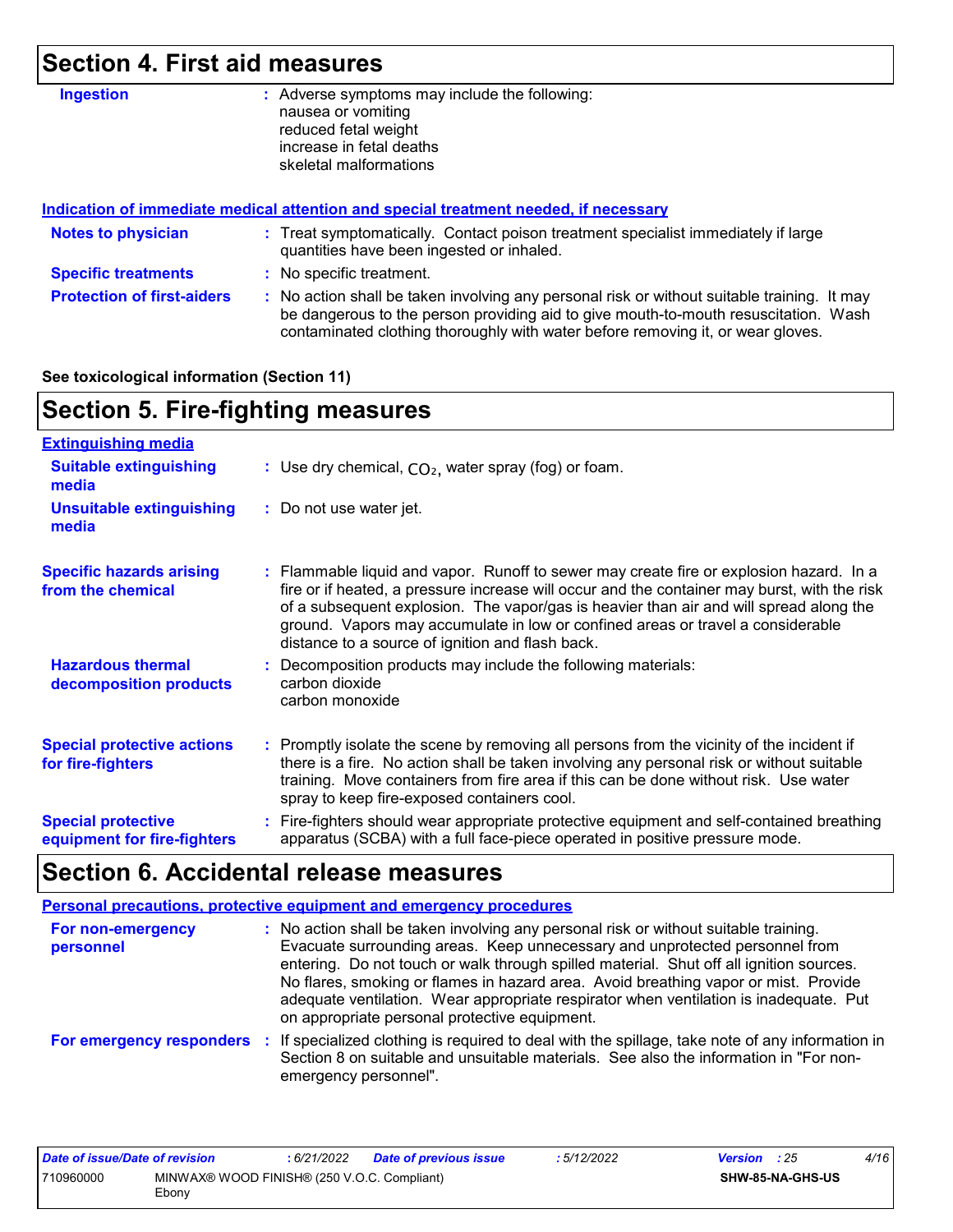### **Section 6. Accidental release measures**

#### **Environmental precautions : This product contains a Significant New Use Rule (SNUR) Chemical. Do not allow this product to enter drains, sewers, wastewater treatment systems, groundwater, streams, lakes or ponds. See Environmental Data Sheet (EDS) for additional details.**

Avoid dispersal of spilled material and runoff and contact with soil, waterways, drains and sewers. Inform the relevant authorities if the product has caused environmental pollution (sewers, waterways, soil or air).

#### **Methods and materials for containment and cleaning up**

#### : Stop leak if without risk. Move containers from spill area. Use spark-proof tools and explosion-proof equipment. Dilute with water and mop up if water-soluble. Alternatively, or if water-insoluble, absorb with an inert dry material and place in an appropriate waste disposal container. Dispose of via a licensed waste disposal contractor. **Small spill :**

Stop leak if without risk. Move containers from spill area. Use spark-proof tools and explosion-proof equipment. Approach release from upwind. Prevent entry into sewers, water courses, basements or confined areas. Wash spillages into an effluent treatment plant or proceed as follows. Contain and collect spillage with non-combustible, absorbent material e.g. sand, earth, vermiculite or diatomaceous earth and place in container for disposal according to local regulations (see Section 13). Dispose of via a licensed waste disposal contractor. Contaminated absorbent material may pose the same hazard as the spilled product. Note: see Section 1 for emergency contact information and Section 13 for waste disposal. **Large spill :**

### **Section 7. Handling and storage**

#### **Precautions for safe handling**

| <b>Protective measures</b>                                                       | : Put on appropriate personal protective equipment (see Section 8). Persons with a<br>history of skin sensitization problems should not be employed in any process in which<br>this product is used. Avoid exposure - obtain special instructions before use. Avoid<br>exposure during pregnancy. Do not handle until all safety precautions have been read<br>and understood. Do not get in eyes or on skin or clothing. Do not breathe vapor or mist.<br>Do not swallow. Use only with adequate ventilation. Wear appropriate respirator when<br>ventilation is inadequate. Do not enter storage areas and confined spaces unless<br>adequately ventilated. Keep in the original container or an approved alternative made<br>from a compatible material, kept tightly closed when not in use. Store and use away<br>from heat, sparks, open flame or any other ignition source. Use explosion-proof<br>electrical (ventilating, lighting and material handling) equipment. Use only non-sparking<br>tools. Take precautionary measures against electrostatic discharges. Empty containers<br>retain product residue and can be hazardous. Do not reuse container. |
|----------------------------------------------------------------------------------|----------------------------------------------------------------------------------------------------------------------------------------------------------------------------------------------------------------------------------------------------------------------------------------------------------------------------------------------------------------------------------------------------------------------------------------------------------------------------------------------------------------------------------------------------------------------------------------------------------------------------------------------------------------------------------------------------------------------------------------------------------------------------------------------------------------------------------------------------------------------------------------------------------------------------------------------------------------------------------------------------------------------------------------------------------------------------------------------------------------------------------------------------------------------|
| <b>Advice on general</b><br>occupational hygiene                                 | : Eating, drinking and smoking should be prohibited in areas where this material is<br>handled, stored and processed. Workers should wash hands and face before eating,<br>drinking and smoking. Remove contaminated clothing and protective equipment before<br>entering eating areas. See also Section 8 for additional information on hygiene<br>measures.                                                                                                                                                                                                                                                                                                                                                                                                                                                                                                                                                                                                                                                                                                                                                                                                        |
| <b>Conditions for safe storage,</b><br>including any<br><b>incompatibilities</b> | Store in accordance with local regulations. Store in a segregated and approved area.<br>Store in original container protected from direct sunlight in a dry, cool and well-ventilated<br>area, away from incompatible materials (see Section 10) and food and drink. Store<br>locked up. Eliminate all ignition sources. Separate from oxidizing materials. Keep<br>container tightly closed and sealed until ready for use. Containers that have been<br>opened must be carefully resealed and kept upright to prevent leakage. Do not store in<br>unlabeled containers. Use appropriate containment to avoid environmental<br>contamination. See Section 10 for incompatible materials before handling or use.                                                                                                                                                                                                                                                                                                                                                                                                                                                     |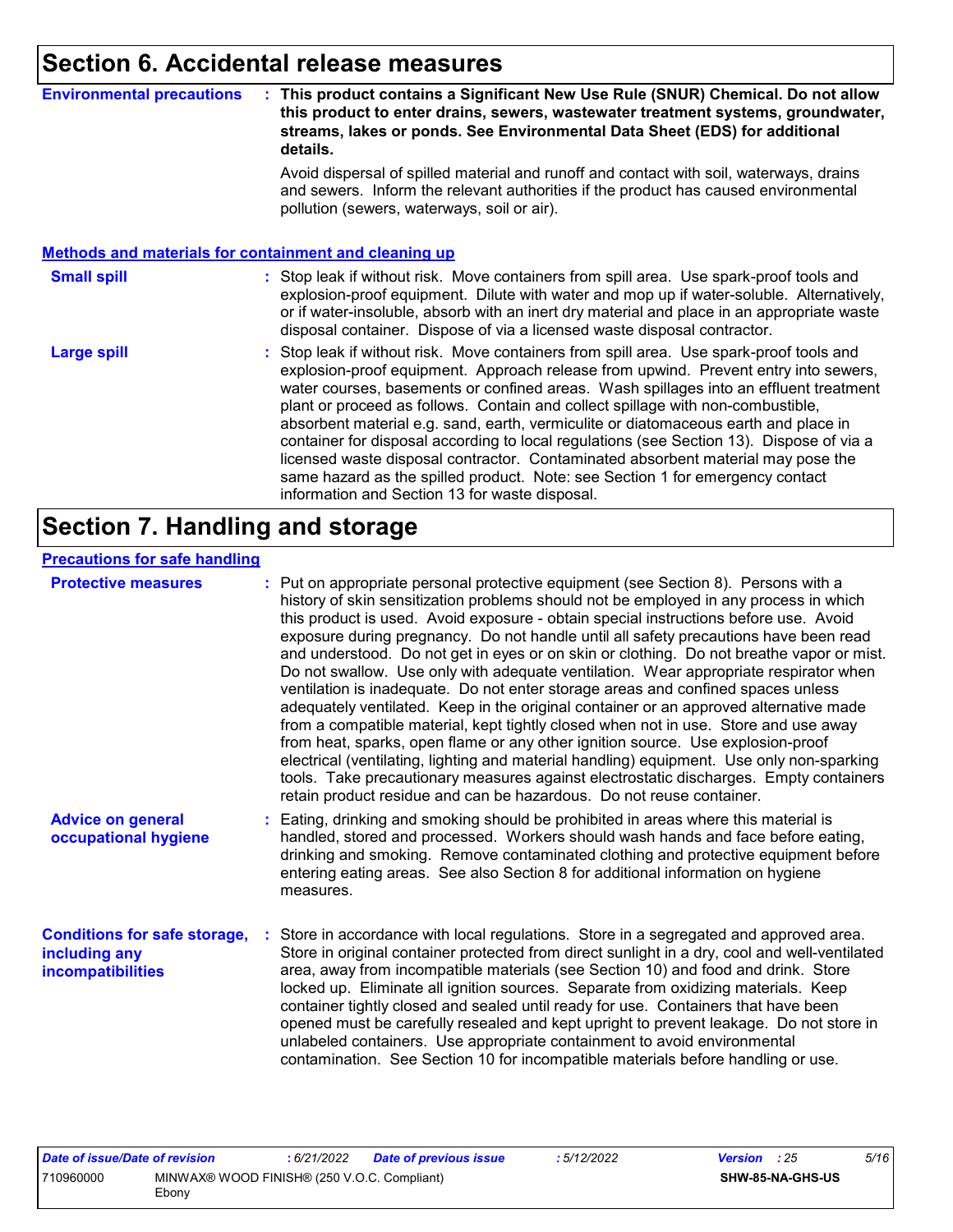#### **Control parameters**

**Occupational exposure limits (OSHA United States)**

| <b>Ingredient name</b>                                             | CAS#                     | <b>Exposure limits</b>                                                                                                                                                                                                                                                                                                                                                      |
|--------------------------------------------------------------------|--------------------------|-----------------------------------------------------------------------------------------------------------------------------------------------------------------------------------------------------------------------------------------------------------------------------------------------------------------------------------------------------------------------------|
| Heavy Naphthenic Petroleum Oil                                     | 64742-52-5               | ACGIH TLV (United States, 1/2021).<br>TWA: 5 mg/m <sup>3</sup> 8 hours. Form: Inhalable<br>fraction<br>OSHA PEL (United States, 5/2018).<br>TWA: 5 mg/m <sup>3</sup> 8 hours.<br>NIOSH REL (United States, 10/2020).<br>TWA: 5 mg/m <sup>3</sup> 10 hours. Form: Mist<br>STEL: 10 mg/m <sup>3</sup> 15 minutes. Form: Mist                                                  |
| Light Aliphatic Hydrocarbon                                        | 64742-47-8               | ACGIH TLV (United States, 1/2021).<br>Absorbed through skin.<br>TWA: 200 mg/m <sup>3</sup> , (as total hydrocarbon<br>vapor) 8 hours.                                                                                                                                                                                                                                       |
| Carbon Black                                                       | 1333-86-4                | ACGIH TLV (United States, 1/2021).<br>TWA: 3 mg/m <sup>3</sup> 8 hours. Form: Inhalable<br>fraction<br>NIOSH REL (United States, 10/2020).<br>TWA: 3.5 mg/m <sup>3</sup> 10 hours.<br>TWA: 0.1 mg of PAHs/cm <sup>3</sup> 10 hours.<br>OSHA PEL (United States, 5/2018).<br>TWA: $3.5 \text{ mg/m}^3$ 8 hours.                                                              |
| Lt. Aliphatic Hydrocarbon Solvent<br>Xylene, mixed isomers         | 64742-89-8<br>1330-20-7  | None.<br>ACGIH TLV (United States, 1/2021).<br>TWA: 100 ppm 8 hours.<br>TWA: 434 mg/m <sup>3</sup> 8 hours.<br>STEL: 150 ppm 15 minutes.<br>STEL: 651 mg/m <sup>3</sup> 15 minutes.<br>OSHA PEL (United States, 5/2018).<br>TWA: 100 ppm 8 hours.<br>TWA: 435 mg/m <sup>3</sup> 8 hours.                                                                                    |
| Methyl Ethyl Ketoxime                                              | 96-29-7                  | OARS WEEL (United States, 1/2021). Skin<br>sensitizer.<br>TWA: 10 ppm 8 hours.                                                                                                                                                                                                                                                                                              |
| Hydrotreated Heavy Petroleum Naphtha<br>Zirconium 2-Ethylhexanoate | 64742-48-9<br>22464-99-9 | None.<br>ACGIH TLV (United States, 1/2021).<br>TWA: $5 \text{ mg/m}^3$ , (as Zr) 8 hours.<br>STEL: 10 mg/m <sup>3</sup> , (as Zr) 15 minutes.<br>NIOSH REL (United States, 10/2020).<br>TWA: 5 mg/m <sup>3</sup> , (as Zr) 10 hours.<br>STEL: 10 mg/m <sup>3</sup> , (as Zr) 15 minutes.<br>OSHA PEL (United States, 5/2018).<br>TWA: $5 \text{ mg/m}^3$ , (as Zr) 8 hours. |

#### **Occupational exposure limits (Canada)**

| <b>Ingredient name</b>                                            |  |            |                               | CAS#       |                                                                | <b>Exposure limits</b>                                                                                                                                                                                                                         |      |  |  |
|-------------------------------------------------------------------|--|------------|-------------------------------|------------|----------------------------------------------------------------|------------------------------------------------------------------------------------------------------------------------------------------------------------------------------------------------------------------------------------------------|------|--|--|
| Petroleum refining, hydrotreated light distillate                 |  |            |                               | 64742-47-8 | vapour) 8 hours.<br>Absorbed through skin.<br>vapour) 8 hours. | <b>CA British Columbia Provincial (Canada,</b><br>6/2021). Absorbed through skin.<br>TWA: 200 mg/m <sup>3</sup> , (as total hydrocarbon<br>CA Alberta Provincial (Canada, 6/2018).<br>8 hrs OEL: 200 mg/m <sup>3</sup> , (as total hydrocarbon |      |  |  |
| Date of issue/Date of revision                                    |  | :6/21/2022 | <b>Date of previous issue</b> |            | :5/12/2022                                                     | Version : 25                                                                                                                                                                                                                                   | 6/16 |  |  |
| MINWAX® WOOD FINISH® (250 V.O.C. Compliant)<br>710960000<br>Ebony |  |            |                               |            | SHW-85-NA-GHS-US                                               |                                                                                                                                                                                                                                                |      |  |  |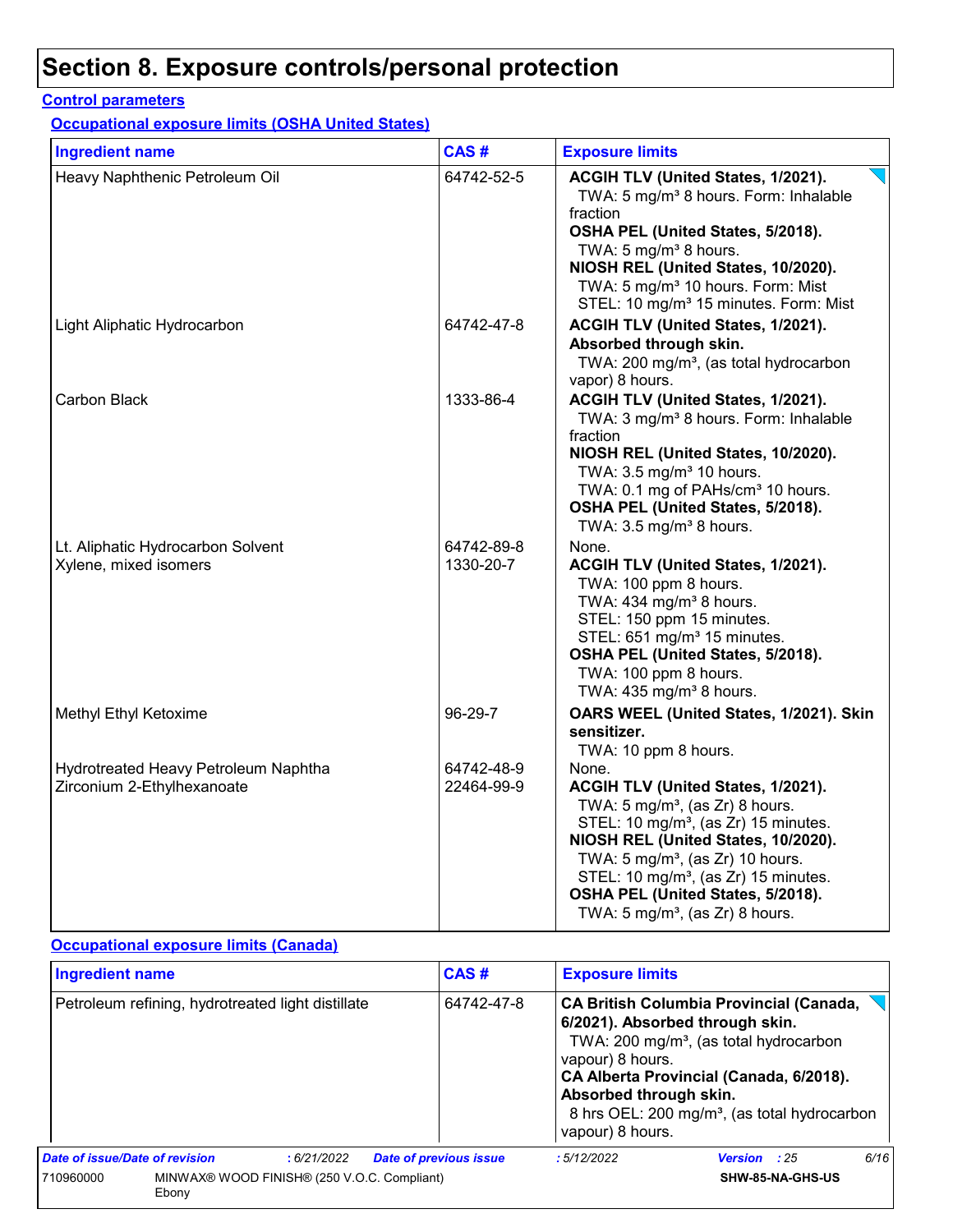|                            |            | CA Ontario Provincial (Canada, 6/2019).<br>Absorbed through skin.<br>TWA: 200 mg/m <sup>3</sup> , (as total hydrocarbon<br>vapour) 8 hours.                                                                                                                                                                                                                                                                                                                                                                                                                                                                                                                                                                                           |
|----------------------------|------------|---------------------------------------------------------------------------------------------------------------------------------------------------------------------------------------------------------------------------------------------------------------------------------------------------------------------------------------------------------------------------------------------------------------------------------------------------------------------------------------------------------------------------------------------------------------------------------------------------------------------------------------------------------------------------------------------------------------------------------------|
| Carbon black               | 1333-86-4  | <b>CA British Columbia Provincial (Canada,</b><br>$6/2021$ ).<br>TWA: 3 mg/m <sup>3</sup> 8 hours. Form: Inhalable<br>CA Ontario Provincial (Canada, 6/2019).<br>TWA: 3 mg/m <sup>3</sup> 8 hours. Form: Inhalable<br>particulate matter.<br>CA Quebec Provincial (Canada, 6/2021).<br>TWAEV: 3 mg/m <sup>3</sup> 8 hours. Form: inhalable<br>dust<br>CA Alberta Provincial (Canada, 6/2018).<br>8 hrs OEL: 3.5 mg/m <sup>3</sup> 8 hours.<br><b>CA Saskatchewan Provincial (Canada,</b>                                                                                                                                                                                                                                              |
|                            |            | 7/2013).<br>STEL: 7 mg/m <sup>3</sup> 15 minutes.<br>TWA: $3.5 \text{ mg/m}^3$ 8 hours.                                                                                                                                                                                                                                                                                                                                                                                                                                                                                                                                                                                                                                               |
| Xylene                     | 1330-20-7  | CA Alberta Provincial (Canada, 6/2018).<br>8 hrs OEL: 100 ppm 8 hours.<br>15 min OEL: 651 mg/m <sup>3</sup> 15 minutes.<br>15 min OEL: 150 ppm 15 minutes.<br>8 hrs OEL: 434 mg/m <sup>3</sup> 8 hours.<br><b>CA British Columbia Provincial (Canada,</b><br>$6/2021$ ).<br>TWA: 100 ppm 8 hours.<br>STEL: 150 ppm 15 minutes.<br>CA Quebec Provincial (Canada, 6/2021).<br>TWAEV: 100 ppm 8 hours.<br>TWAEV: 434 mg/m <sup>3</sup> 8 hours.<br>STEV: 150 ppm 15 minutes.<br>STEV: 651 mg/m <sup>3</sup> 15 minutes.<br>CA Ontario Provincial (Canada, 6/2019).<br>STEL: 150 ppm 15 minutes.<br>TWA: 100 ppm 8 hours.<br><b>CA Saskatchewan Provincial (Canada,</b><br>7/2013).<br>STEL: 150 ppm 15 minutes.<br>TWA: 100 ppm 8 hours. |
| Methyl Ethyl Ketoxime      | 96-29-7    | OARS WEEL (United States, 1/2021). Skin<br>sensitizer.                                                                                                                                                                                                                                                                                                                                                                                                                                                                                                                                                                                                                                                                                |
| Zirconium 2-Ethylhexanoate | 22464-99-9 | TWA: 10 ppm 8 hours.<br>CA Alberta Provincial (Canada, 6/2018).<br>8 hrs OEL: 5 mg/m <sup>3</sup> , (as Zr) 8 hours.<br>15 min OEL: 10 mg/m <sup>3</sup> , (as Zr) 15 minutes.<br><b>CA British Columbia Provincial (Canada,</b><br>$6/2021$ ).<br>TWA: $5 \text{ mg/m}^3$ , (as Zr) 8 hours.<br>STEL: 10 mg/m <sup>3</sup> , (as Zr) 15 minutes.<br>CA Quebec Provincial (Canada, 6/2021).<br>TWAEV: 5 mg/m <sup>3</sup> , (as Zr) 8 hours.<br>STEV: 10 mg/m <sup>3</sup> , (as Zr) 15 minutes.<br>CA Ontario Provincial (Canada, 6/2019).<br>STEL: 10 mg/m <sup>3</sup> , (as Zr) 15 minutes.<br>TWA: 5 mg/m <sup>3</sup> , (as Zr) 8 hours.                                                                                        |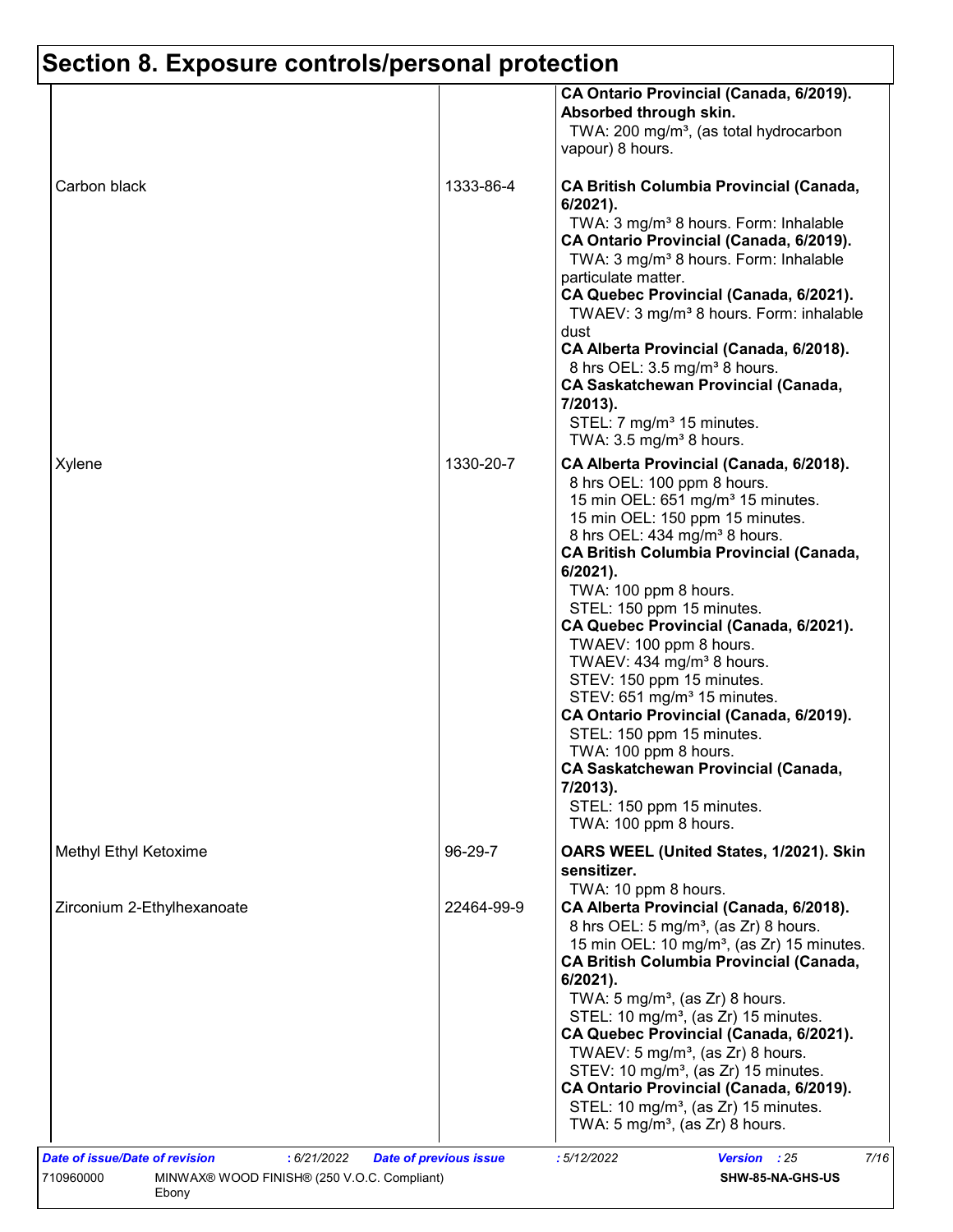| 2-Butoxyethanol | 111-76-2 | CA Alberta Provincial (Canada, 6/2018).        |
|-----------------|----------|------------------------------------------------|
|                 |          | 8 hrs OEL: 97 mg/m <sup>3</sup> 8 hours.       |
|                 |          | 8 hrs OEL: 20 ppm 8 hours.                     |
|                 |          | <b>CA British Columbia Provincial (Canada,</b> |
|                 |          | 6/2021).                                       |
|                 |          | TWA: 20 ppm 8 hours.                           |
|                 |          | CA Ontario Provincial (Canada, 6/2019).        |
|                 |          | TWA: 20 ppm 8 hours.                           |
|                 |          | CA Quebec Provincial (Canada, 6/2021).         |
|                 |          | TWAEV: 20 ppm 8 hours.                         |
|                 |          | <b>CA Saskatchewan Provincial (Canada,</b>     |
|                 |          | 7/2013).                                       |
|                 |          | STEL: 30 ppm 15 minutes.                       |
|                 |          | TWA: 20 ppm 8 hours.                           |
|                 |          |                                                |

#### **Occupational exposure limits (Mexico)**

|                                    | CAS#       | <b>Exposure limits</b>                                                                                                                       |
|------------------------------------|------------|----------------------------------------------------------------------------------------------------------------------------------------------|
| <b>Light Aliphatic Hydrocarbon</b> | 64742-47-8 | <b>ACGIH TLV (United States, 1/2021).</b><br>Absorbed through skin.<br>TWA: 200 mg/m <sup>3</sup> , (as total hydrocarbon<br>vapor) 8 hours. |
| Zirconium 2-Ethylhexanoate         | 22464-99-9 | NOM-010-STPS-2014 (Mexico, 4/2016).<br>TWA: $5 \text{ mg/m}^3$ , (as Zr) 8 hours.<br>STEL: 10 mg/m <sup>3</sup> , (as Zr) 15 minutes.        |

| <b>Appropriate engineering</b><br><b>controls</b> | Use only with adequate ventilation. Use process enclosures, local exhaust ventilation or<br>other engineering controls to keep worker exposure to airborne contaminants below any<br>recommended or statutory limits. The engineering controls also need to keep gas,<br>vapor or dust concentrations below any lower explosive limits. Use explosion-proof<br>ventilation equipment.                                                                                       |
|---------------------------------------------------|-----------------------------------------------------------------------------------------------------------------------------------------------------------------------------------------------------------------------------------------------------------------------------------------------------------------------------------------------------------------------------------------------------------------------------------------------------------------------------|
| <b>Environmental exposure</b><br><b>controls</b>  | This product contains a Significant New Use Rule (SNUR) Chemical. Do not allow<br>this product to enter drains, sewers, wastewater treatment systems, groundwater,<br>streams, lakes or ponds. See Environmental Data Sheet (EDS) for additional<br>details.                                                                                                                                                                                                                |
|                                                   | Emissions from ventilation or work process equipment should be checked to ensure<br>they comply with the requirements of environmental protection legislation. In some<br>cases, fume scrubbers, filters or engineering modifications to the process equipment<br>will be necessary to reduce emissions to acceptable levels.                                                                                                                                               |
| <b>Individual protection measures</b>             |                                                                                                                                                                                                                                                                                                                                                                                                                                                                             |
| <b>Hygiene measures</b>                           | : Wash hands, forearms and face thoroughly after handling chemical products, before<br>eating, smoking and using the lavatory and at the end of the working period.<br>Appropriate techniques should be used to remove potentially contaminated clothing.<br>Contaminated work clothing should not be allowed out of the workplace. Wash<br>contaminated clothing before reusing. Ensure that eyewash stations and safety<br>showers are close to the workstation location. |
| <b>Eye/face protection</b>                        | : Safety eyewear complying with an approved standard should be used when a risk<br>assessment indicates this is necessary to avoid exposure to liquid splashes, mists,<br>gases or dusts. If contact is possible, the following protection should be worn, unless<br>the assessment indicates a higher degree of protection: safety glasses with side-<br>shields.                                                                                                          |
| <b>Skin protection</b>                            |                                                                                                                                                                                                                                                                                                                                                                                                                                                                             |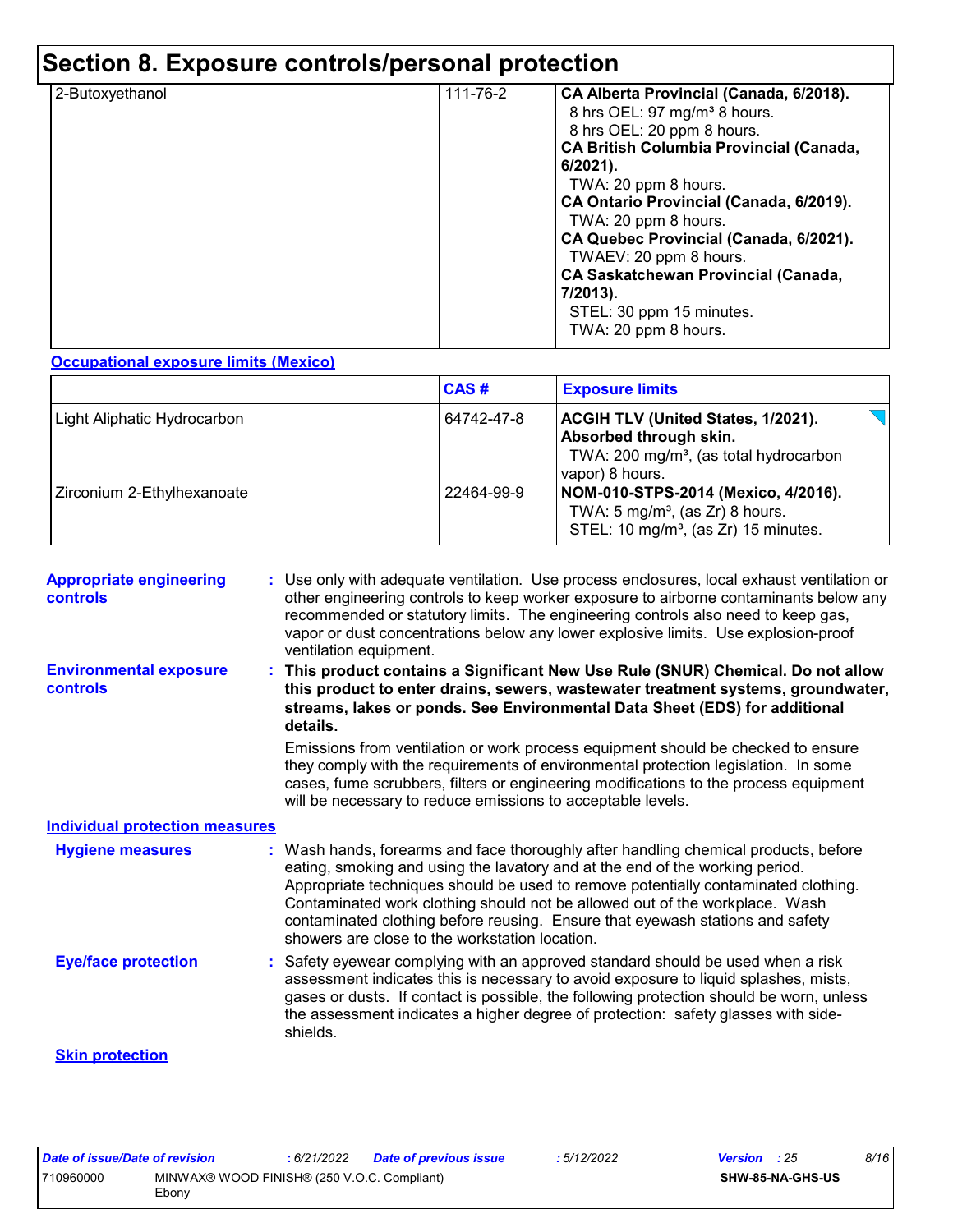| <b>Hand protection</b>        | : Chemical-resistant, impervious gloves complying with an approved standard should be<br>worn at all times when handling chemical products if a risk assessment indicates this is<br>necessary. Considering the parameters specified by the glove manufacturer, check<br>during use that the gloves are still retaining their protective properties. It should be<br>noted that the time to breakthrough for any glove material may be different for different<br>glove manufacturers. In the case of mixtures, consisting of several substances, the<br>protection time of the gloves cannot be accurately estimated. |
|-------------------------------|------------------------------------------------------------------------------------------------------------------------------------------------------------------------------------------------------------------------------------------------------------------------------------------------------------------------------------------------------------------------------------------------------------------------------------------------------------------------------------------------------------------------------------------------------------------------------------------------------------------------|
| <b>Body protection</b>        | : Personal protective equipment for the body should be selected based on the task being<br>performed and the risks involved and should be approved by a specialist before<br>handling this product. When there is a risk of ignition from static electricity, wear anti-<br>static protective clothing. For the greatest protection from static discharges, clothing<br>should include anti-static overalls, boots and gloves.                                                                                                                                                                                         |
| <b>Other skin protection</b>  | : Appropriate footwear and any additional skin protection measures should be selected<br>based on the task being performed and the risks involved and should be approved by a<br>specialist before handling this product.                                                                                                                                                                                                                                                                                                                                                                                              |
| <b>Respiratory protection</b> | : Based on the hazard and potential for exposure, select a respirator that meets the<br>appropriate standard or certification. Respirators must be used according to a<br>respiratory protection program to ensure proper fitting, training, and other important<br>aspects of use.                                                                                                                                                                                                                                                                                                                                    |

## **Section 9. Physical and chemical properties**

The conditions of measurement of all properties are at standard temperature and pressure unless otherwise indicated.

| <b>Appearance</b>                                                 |                                                                |
|-------------------------------------------------------------------|----------------------------------------------------------------|
| <b>Physical state</b>                                             | $:$ Liquid.                                                    |
| <b>Color</b>                                                      | Not available.                                                 |
| Odor                                                              | Not available.                                                 |
| <b>Odor threshold</b>                                             | Not available.                                                 |
| рH                                                                | Not applicable.                                                |
| <b>Melting point/freezing point</b>                               | : Not available.                                               |
| <b>Boiling point, initial boiling</b><br>point, and boiling range | : $148^{\circ}$ C (298.4 $^{\circ}$ F)                         |
| <b>Flash point</b>                                                | : Closed cup: 39°C (102.2°F) [Pensky-Martens Closed Cup]       |
| <b>Evaporation rate</b>                                           | $0.13$ (butyl acetate = 1)                                     |
| <b>Flammability</b>                                               | Not available.                                                 |
| Lower and upper explosion<br>limit/flammability limit             | $:$ Lower: 1%<br>Upper: 6%                                     |
| <b>Vapor pressure</b>                                             | : $0.17$ kPa (1.27 mm Hg)                                      |
| <b>Relative vapor density</b>                                     | : $5$ [Air = 1]                                                |
| <b>Relative density</b>                                           | : 0.93                                                         |
| <b>Solubility</b>                                                 | Not available.                                                 |
| <b>Partition coefficient: n-</b><br>octanol/water                 | : Not applicable.                                              |
| <b>Auto-ignition temperature</b>                                  | : Not available.                                               |
| <b>Decomposition temperature</b>                                  | : Not available.                                               |
| <b>Viscosity</b>                                                  | Kinematic (40°C (104°F)): <20.5 mm <sup>2</sup> /s (<20.5 cSt) |
| <b>Molecular weight</b>                                           | Not applicable.                                                |
| <b>Aerosol product</b>                                            |                                                                |
| <b>Heat of combustion</b>                                         | : $16.564$ kJ/g                                                |

| Date of issue/Date of revision |                                                      | : 6/21/2022 | Date of previous issue | : 5/12/2022 | <b>Version</b> : 25 |                         | 9/16 |
|--------------------------------|------------------------------------------------------|-------------|------------------------|-------------|---------------------|-------------------------|------|
| 710960000                      | MINWAX® WOOD FINISH® (250 V.O.C. Compliant)<br>Ebony |             |                        |             |                     | <b>SHW-85-NA-GHS-US</b> |      |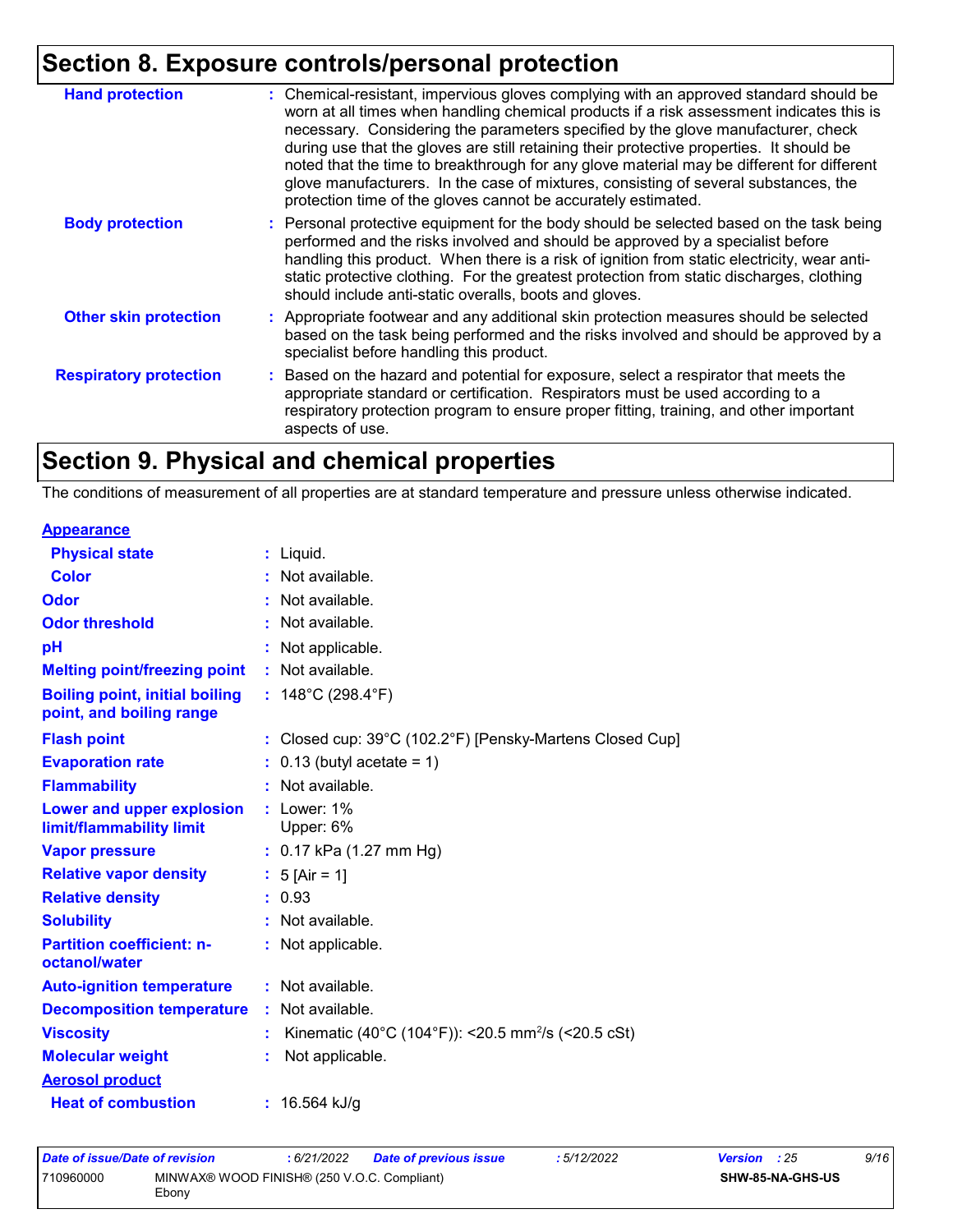## **Section 10. Stability and reactivity**

| <b>Reactivity</b>                                   | : No specific test data related to reactivity available for this product or its ingredients.                                                                                                                                               |
|-----------------------------------------------------|--------------------------------------------------------------------------------------------------------------------------------------------------------------------------------------------------------------------------------------------|
| <b>Chemical stability</b>                           | : The product is stable.                                                                                                                                                                                                                   |
| <b>Possibility of hazardous</b><br><b>reactions</b> | : Under normal conditions of storage and use, hazardous reactions will not occur.                                                                                                                                                          |
| <b>Conditions to avoid</b>                          | : Avoid all possible sources of ignition (spark or flame). Do not pressurize, cut, weld,<br>braze, solder, drill, grind or expose containers to heat or sources of ignition. Do not<br>allow vapor to accumulate in low or confined areas. |
| <b>Incompatible materials</b>                       | : Reactive or incompatible with the following materials:<br>oxidizing materials                                                                                                                                                            |
| <b>Hazardous decomposition</b><br>products          | : Under normal conditions of storage and use, hazardous decomposition products should<br>not be produced.                                                                                                                                  |

### **Section 11. Toxicological information**

#### **Information on toxicological effects**

**Acute toxicity**

| <b>Product/ingredient name</b>    | <b>Result</b>                | <b>Species</b> | <b>Dose</b>            | <b>Exposure</b> |
|-----------------------------------|------------------------------|----------------|------------------------|-----------------|
| Heavy Naphthenic Petroleum<br>Oil | LD50 Oral                    | Rat            | >5000 mg/kg            |                 |
| Carbon Black                      | LD50 Oral                    | Rat            | >15400 mg/kg           |                 |
| Xylene, mixed isomers             | LC50 Inhalation Gas.         | Rat            | 6700 ppm               | 4 hours         |
|                                   | LD50 Oral                    | Rat            | 4300 mg/kg             |                 |
| Methyl Ethyl Ketoxime             | LD50 Oral                    | Rat            | 930 mg/kg              |                 |
| <b>Hydrotreated Heavy</b>         | <b>LC50 Inhalation Vapor</b> | Rat            | 8500 mg/m <sup>3</sup> | 4 hours         |
| Petroleum Naphtha                 |                              |                |                        |                 |
|                                   | LD50 Oral                    | Rat            | $>6$ g/kg              |                 |
| Zirconium 2-Ethylhexanoate        | LD50 Dermal                  | Rabbit         | $>5$ g/kg              |                 |
|                                   | LD50 Oral                    | Rat            | $>5$ g/kg              |                 |

**Irritation/Corrosion**

| <b>Product/ingredient name</b>      | <b>Result</b>            | <b>Species</b> | <b>Score</b> | <b>Exposure</b> | <b>Observation</b>       |
|-------------------------------------|--------------------------|----------------|--------------|-----------------|--------------------------|
| Heavy Naphthenic Petroleum<br>l Oil | Skin - Severe irritant   | l Rabbit       |              | 500 mg          | $\overline{\phantom{0}}$ |
| Xylene, mixed isomers               | Eyes - Mild irritant     | Rabbit         |              | $87 \text{ mg}$ |                          |
|                                     | Eyes - Severe irritant   | l Rabbit       |              | 24 hours 5      | $\overline{\phantom{0}}$ |
|                                     |                          |                |              | mg              |                          |
|                                     | Skin - Mild irritant     | Rat            |              | 8 hours 60 uL   |                          |
|                                     | Skin - Moderate irritant | Rabbit         |              | 24 hours 500    |                          |
|                                     |                          |                |              | mg              |                          |
|                                     | Skin - Moderate irritant | l Rabbit       |              | $100 \%$        | $\overline{\phantom{0}}$ |
| Methyl Ethyl Ketoxime               | Eyes - Severe irritant   | l Rabbit       |              | 100 uL          | $\overline{\phantom{0}}$ |

#### **Sensitization**

Not available.

#### **Mutagenicity**

Not available.

#### **Carcinogenicity**

| Date of issue/Date of revision |                                                      | : 6/21/2022 | Date of previous issue | : 5/12/2022 | <b>Version</b> : 25     | 10/16 |
|--------------------------------|------------------------------------------------------|-------------|------------------------|-------------|-------------------------|-------|
| 710960000                      | MINWAX® WOOD FINISH® (250 V.O.C. Compliant)<br>Ebonv |             |                        |             | <b>SHW-85-NA-GHS-US</b> |       |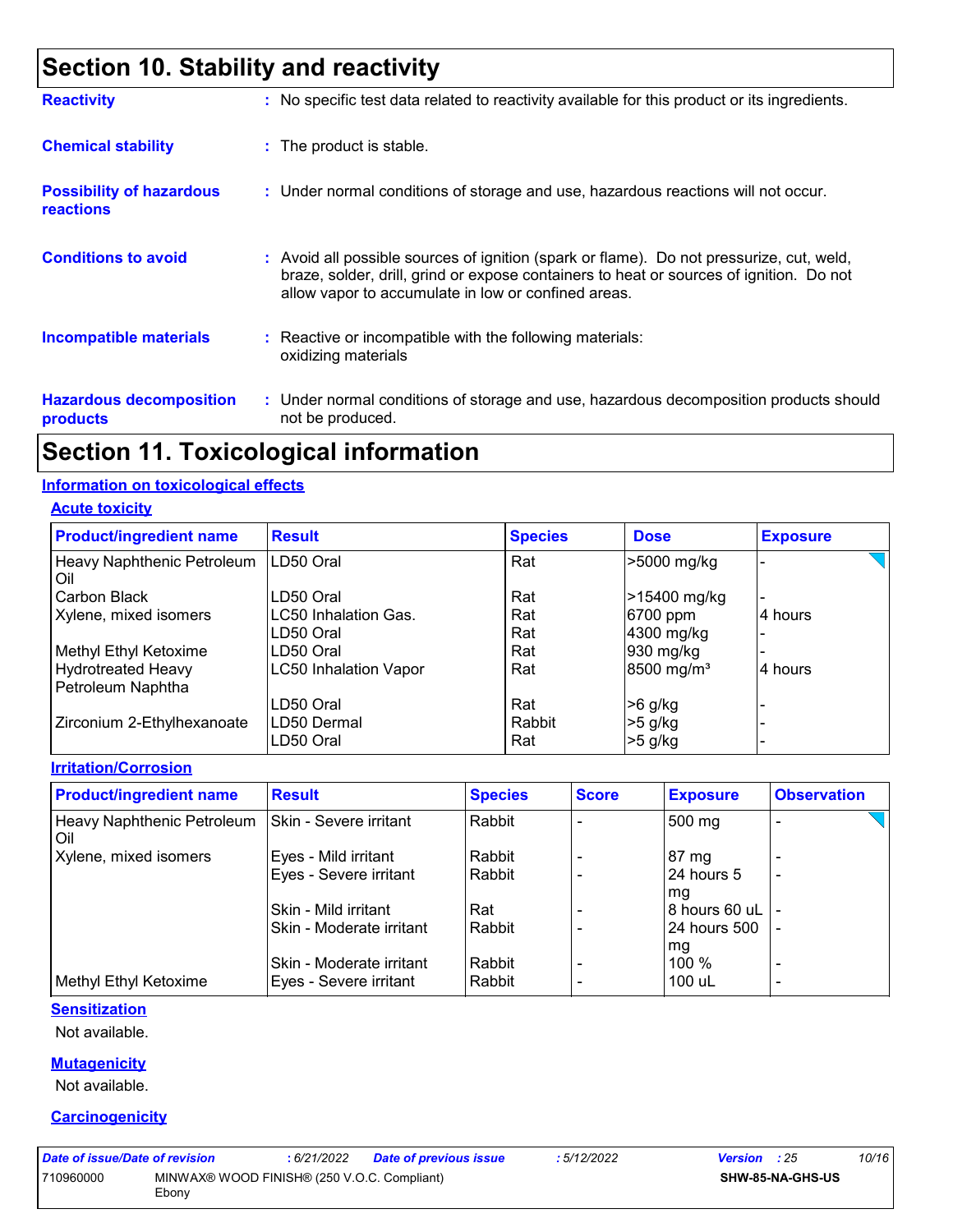### **Section 11. Toxicological information**

Not available.

#### **Classification**

| <b>Product/ingredient name</b>        | <b>OSHA</b> | <b>IARC</b> | <b>NTP</b> |
|---------------------------------------|-------------|-------------|------------|
| Carbon Black<br>Xylene, mixed isomers |             | 2B          |            |

#### **Reproductive toxicity**

Not available.

#### **Teratogenicity**

Not available.

#### **Specific target organ toxicity (single exposure)**

| <b>Name</b>                          | <b>Category</b> | <b>Route of</b><br>exposure | <b>Target organs</b>                   |
|--------------------------------------|-----------------|-----------------------------|----------------------------------------|
| Light Aliphatic Hydrocarbon          | Category 3      |                             | <b>Respiratory tract</b><br>irritation |
|                                      | Category 3      |                             | Narcotic effects                       |
| Lt. Aliphatic Hydrocarbon Solvent    | Category 3      |                             | Respiratory tract<br>irritation        |
|                                      | Category 3      |                             | Narcotic effects                       |
| Xylene, mixed isomers                | Category 3      |                             | Respiratory tract<br><b>irritation</b> |
| Methyl Ethyl Ketoxime                | Category 1      |                             | upper respiratory<br>tract             |
|                                      | Category 3      |                             | Narcotic effects                       |
| Hydrotreated Heavy Petroleum Naphtha | Category 3      |                             | Respiratory tract<br>irritation        |
|                                      | Category 3      |                             | Narcotic effects                       |

#### **Specific target organ toxicity (repeated exposure)**

| <b>Name</b>                          | <b>Category</b> | <b>Route of</b><br>exposure | <b>Target organs</b> |
|--------------------------------------|-----------------|-----------------------------|----------------------|
| Light Aliphatic Hydrocarbon          | Category 2      |                             |                      |
| Lt. Aliphatic Hydrocarbon Solvent    | Category 2      |                             |                      |
| Xylene, mixed isomers                | Category 2      |                             |                      |
| Methyl Ethyl Ketoxime                | Category 2      |                             | blood system         |
| Hydrotreated Heavy Petroleum Naphtha | Category 2      |                             |                      |

#### **Aspiration hazard**

| <b>Name</b>                          | Result                                |
|--------------------------------------|---------------------------------------|
| Light Aliphatic Hydrocarbon          | <b>ASPIRATION HAZARD - Category 1</b> |
| Lt. Aliphatic Hydrocarbon Solvent    | <b>ASPIRATION HAZARD - Category 1</b> |
| Xylene, mixed isomers                | <b>ASPIRATION HAZARD - Category 1</b> |
| Hydrotreated Heavy Petroleum Naphtha | <b>ASPIRATION HAZARD - Category 1</b> |

#### **Information on the likely :** Not available.

**routes of exposure**

#### **Potential acute health effects**

| Eye contact         | : No known significant effects or critical hazards. |
|---------------------|-----------------------------------------------------|
| <b>Inhalation</b>   | : No known significant effects or critical hazards. |
| <b>Skin contact</b> | : May cause an allergic skin reaction.              |
| <b>Ingestion</b>    | : May be fatal if swallowed and enters airways.     |

| Date of issue/Date of revision |                                                      | : 6/21/2022 | <b>Date of previous issue</b> | :5/12/2022 | <b>Version</b> : 25 | 11/16 |
|--------------------------------|------------------------------------------------------|-------------|-------------------------------|------------|---------------------|-------|
| 710960000                      | MINWAX® WOOD FINISH® (250 V.O.C. Compliant)<br>Ebony |             |                               |            | SHW-85-NA-GHS-US    |       |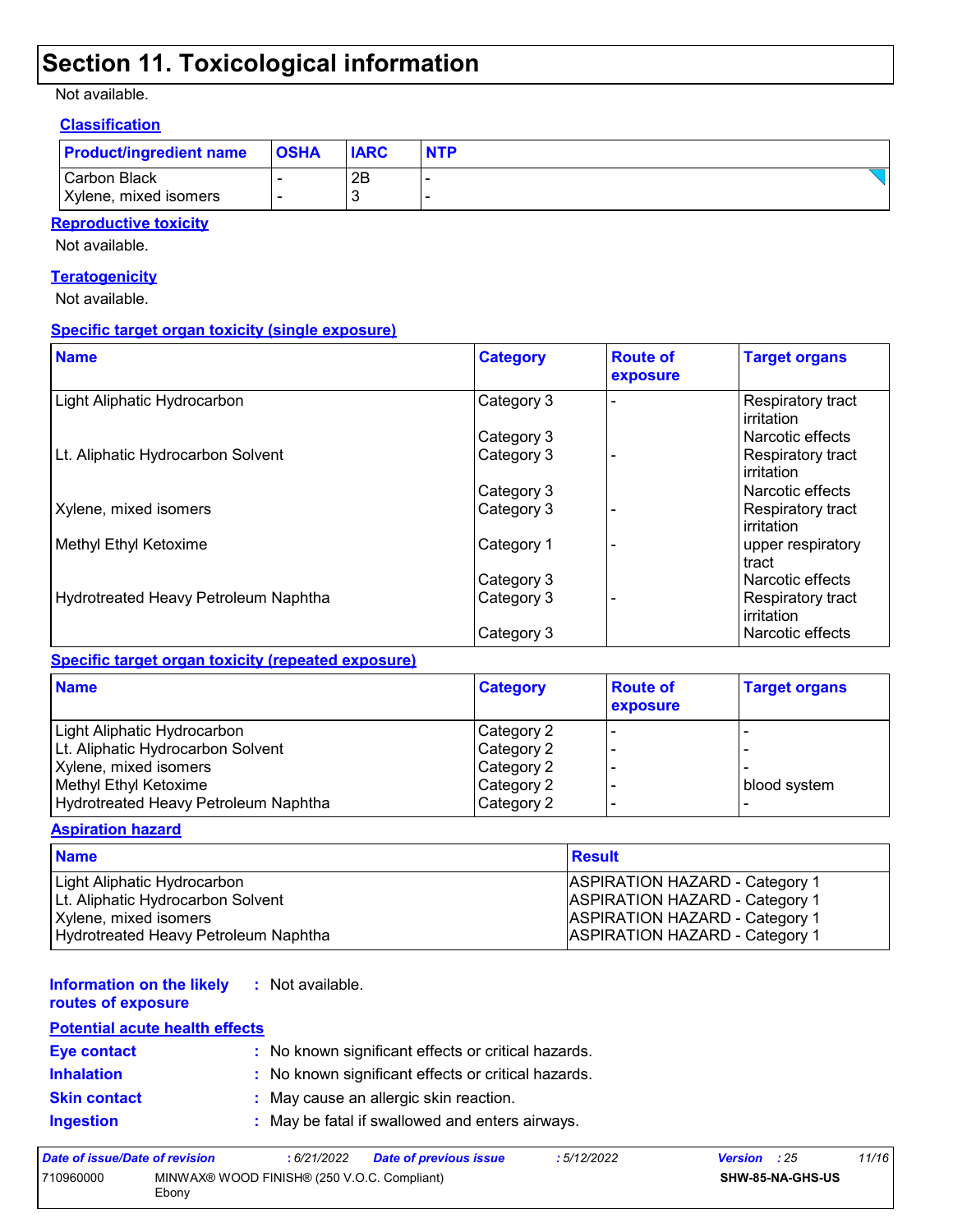## **Section 11. Toxicological information**

|                                         | <b>Symptoms related to the physical, chemical and toxicological characteristics</b>                                                                                            |
|-----------------------------------------|--------------------------------------------------------------------------------------------------------------------------------------------------------------------------------|
| <b>Eye contact</b>                      | : No specific data.                                                                                                                                                            |
| <b>Inhalation</b>                       | : Adverse symptoms may include the following:<br>reduced fetal weight<br>increase in fetal deaths<br>skeletal malformations                                                    |
| <b>Skin contact</b>                     | : Adverse symptoms may include the following:<br>irritation<br>redness<br>reduced fetal weight<br>increase in fetal deaths<br>skeletal malformations                           |
| <b>Ingestion</b>                        | : Adverse symptoms may include the following:<br>nausea or vomiting<br>reduced fetal weight<br>increase in fetal deaths<br>skeletal malformations                              |
|                                         | Delayed and immediate effects and also chronic effects from short and long term exposure                                                                                       |
| <b>Short term exposure</b>              |                                                                                                                                                                                |
| <b>Potential immediate</b><br>effects   | : Not available.                                                                                                                                                               |
| <b>Potential delayed effects</b>        | : Not available.                                                                                                                                                               |
| <b>Long term exposure</b>               |                                                                                                                                                                                |
| <b>Potential immediate</b><br>effects   | : Not available.                                                                                                                                                               |
| <b>Potential delayed effects</b>        | : Not available.                                                                                                                                                               |
| <b>Potential chronic health effects</b> |                                                                                                                                                                                |
| Not available.                          |                                                                                                                                                                                |
| <b>General</b>                          | : May cause damage to organs through prolonged or repeated exposure. Once<br>sensitized, a severe allergic reaction may occur when subsequently exposed to very low<br>levels. |
| <b>Carcinogenicity</b>                  | : Suspected of causing cancer. Risk of cancer depends on duration and level of<br>exposure.                                                                                    |
| <b>Mutagenicity</b>                     | : No known significant effects or critical hazards.                                                                                                                            |
| <b>Teratogenicity</b>                   | : Suspected of damaging the unborn child.                                                                                                                                      |
| <b>Developmental effects</b>            | : No known significant effects or critical hazards.                                                                                                                            |
| <b>Fertility effects</b>                | : No known significant effects or critical hazards.                                                                                                                            |

**Numerical measures of toxicity** Not available. **Acute toxicity estimates**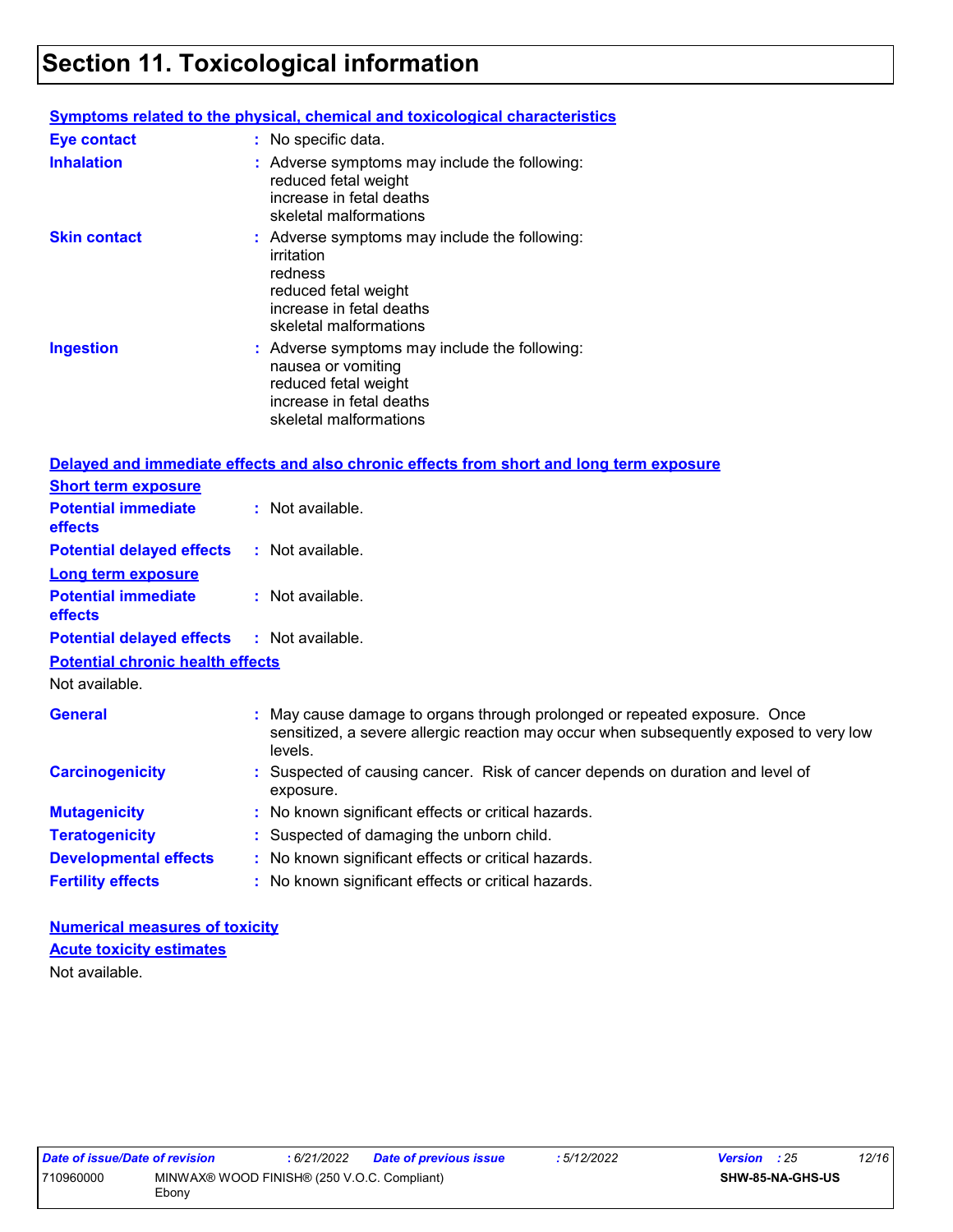### **Section 12. Ecological information**

| <b>Product/ingredient name</b>       | <b>Result</b>                                                           | <b>Species</b>                                                         | <b>Exposure</b>      |
|--------------------------------------|-------------------------------------------------------------------------|------------------------------------------------------------------------|----------------------|
| Light Aliphatic Hydrocarbon          | Acute LC50 2200 µg/l Fresh water                                        | <b>Fish - Lepomis macrochirus</b>                                      | 4 days               |
| Lt. Aliphatic Hydrocarbon<br>Solvent | Acute LC50 >100000 ppm Fresh water                                      | Fish - Oncorhynchus mykiss                                             | 96 hours             |
| Xylene, mixed isomers                | Acute LC50 8500 µg/l Marine water                                       | Crustaceans - Palaemonetes<br>pugio                                    | 48 hours             |
| Methyl Ethyl Ketoxime                | Acute LC50 13400 µg/l Fresh water<br>Acute LC50 843000 µg/l Fresh water | <b>Fish - Pimephales promelas</b><br><b>Fish - Pimephales promelas</b> | 96 hours<br>96 hours |

#### **Persistence and degradability**

**Toxicity**

| <b>Product/ingredient name</b> | <b>Aquatic half-life</b> | <b>Photolysis</b> | Biodegradability |
|--------------------------------|--------------------------|-------------------|------------------|
| Xylene, mixed isomers          |                          |                   | Readily          |

#### **Bioaccumulative potential**

| <b>Product/ingredient name</b>                                                                   | $LogP_{ow}$ | <b>BCF</b>                              | <b>Potential</b>   |
|--------------------------------------------------------------------------------------------------|-------------|-----------------------------------------|--------------------|
| Lt. Aliphatic Hydrocarbon<br>Solvent                                                             | -           | 10 to 2500                              | high               |
| Xylene, mixed isomers<br>Methyl Ethyl Ketoxime<br><b>Hydrotreated Heavy</b><br>Petroleum Naphtha |             | 8.1 to 25.9<br>2.5 to 5.8<br>10 to 2500 | low<br>low<br>high |
| Zirconium 2-Ethylhexanoate                                                                       |             | 2.96                                    | low                |

#### **Mobility in soil**

| <b>Soil/water partition</b> | : Not available. |
|-----------------------------|------------------|
| <b>coefficient (Koc)</b>    |                  |

**Other adverse effects** : No known significant effects or critical hazards.

### **Section 13. Disposal considerations**

**Disposal methods : This product contains a Significant New Use Rule (SNUR) Chemical. Do not allow this product to enter drains, sewers, wastewater treatment systems, groundwater, streams, lakes or ponds. See Environmental Data Sheet (EDS) for additional details.**

> The generation of waste should be avoided or minimized wherever possible. Disposal of this product, solutions and any by-products should at all times comply with the requirements of environmental protection and waste disposal legislation and any regional local authority requirements. Dispose of surplus and non-recyclable products via a licensed waste disposal contractor. Waste should not be disposed of untreated to the sewer unless fully compliant with the requirements of all authorities with jurisdiction. Waste packaging should be recycled. Incineration or landfill should only be considered when recycling is not feasible. This material and its container must be disposed of in a safe way. Care should be taken when handling emptied containers that have not been cleaned or rinsed out. Empty containers or liners may retain some product residues. Vapor from product residues may create a highly flammable or explosive atmosphere inside the container. Do not cut, weld or grind used containers unless they have been cleaned thoroughly internally. Avoid dispersal of spilled material and runoff and contact with soil, waterways, drains and sewers.

| Date of issue/Date of revision |                                                      | : 6/21/2022 | <b>Date of previous issue</b> | : 5/12/2022 | <b>Version</b> : 25 |                         | 13/16 |
|--------------------------------|------------------------------------------------------|-------------|-------------------------------|-------------|---------------------|-------------------------|-------|
| 710960000                      | MINWAX® WOOD FINISH® (250 V.O.C. Compliant)<br>Ebonv |             |                               |             |                     | <b>SHW-85-NA-GHS-US</b> |       |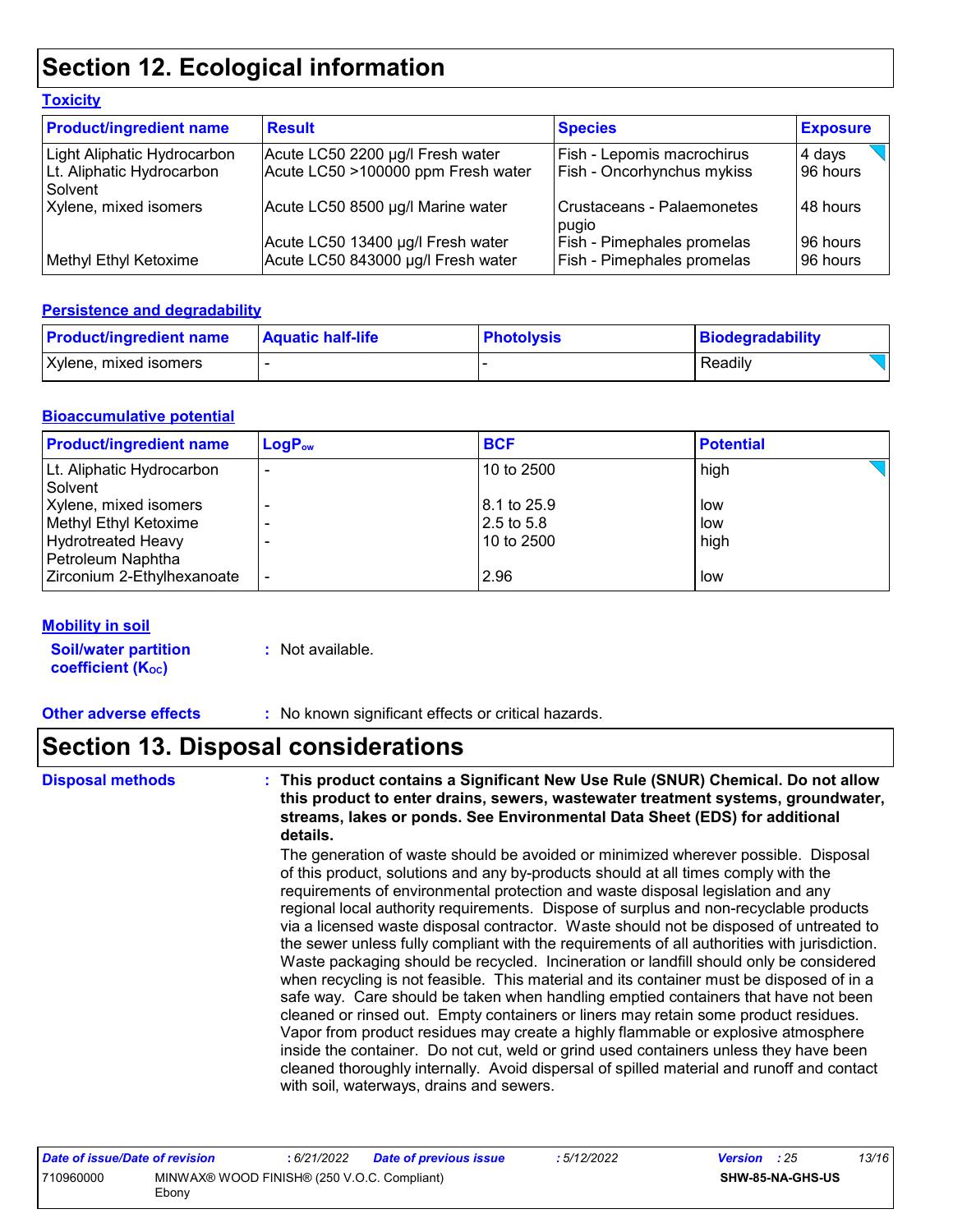|  |  | <b>Section 14. Transport information</b> |  |
|--|--|------------------------------------------|--|
|--|--|------------------------------------------|--|

| <b>UN1263</b><br><b>PAINT</b><br>$\mathbf{3}$<br>$\mathop{\rm III}$<br>No.<br>This product may<br>be re-classified as<br>"Combustible<br>Liquid," unless<br>transported by                                                               | <b>UN1263</b><br><b>PAINT</b><br>3<br>Ш<br>No.<br>Product classified<br>as per the<br>following sections | <b>UN1263</b><br><b>PAINT</b><br>3<br>$\ensuremath{\mathsf{III}}\xspace$<br>No. | <b>UN1263</b><br><b>PAINT</b><br>3<br>$\mathop{\rm III}$<br>No. | <b>UN1263</b><br><b>PAINT</b><br>3<br>$\ensuremath{\mathsf{III}}\xspace$<br>No.                                                                                                                                                                                                                                                                                                                                                                                                                                                                                                                                                                                                                                                                    |
|------------------------------------------------------------------------------------------------------------------------------------------------------------------------------------------------------------------------------------------|----------------------------------------------------------------------------------------------------------|---------------------------------------------------------------------------------|-----------------------------------------------------------------|----------------------------------------------------------------------------------------------------------------------------------------------------------------------------------------------------------------------------------------------------------------------------------------------------------------------------------------------------------------------------------------------------------------------------------------------------------------------------------------------------------------------------------------------------------------------------------------------------------------------------------------------------------------------------------------------------------------------------------------------------|
|                                                                                                                                                                                                                                          |                                                                                                          |                                                                                 |                                                                 |                                                                                                                                                                                                                                                                                                                                                                                                                                                                                                                                                                                                                                                                                                                                                    |
|                                                                                                                                                                                                                                          |                                                                                                          |                                                                                 |                                                                 |                                                                                                                                                                                                                                                                                                                                                                                                                                                                                                                                                                                                                                                                                                                                                    |
|                                                                                                                                                                                                                                          |                                                                                                          |                                                                                 |                                                                 |                                                                                                                                                                                                                                                                                                                                                                                                                                                                                                                                                                                                                                                                                                                                                    |
|                                                                                                                                                                                                                                          |                                                                                                          |                                                                                 |                                                                 |                                                                                                                                                                                                                                                                                                                                                                                                                                                                                                                                                                                                                                                                                                                                                    |
|                                                                                                                                                                                                                                          |                                                                                                          |                                                                                 |                                                                 |                                                                                                                                                                                                                                                                                                                                                                                                                                                                                                                                                                                                                                                                                                                                                    |
| vessel or aircraft.<br>Non-bulk<br>packages (less<br>than or equal to<br>119 gal) of<br>combustible<br>liquids are not<br>regulated as<br>hazardous<br>materials in<br>package sizes<br>less than the<br>product reportable<br>quantity. | of the<br>Transportation of<br>Dangerous Goods<br>Regulations:<br>2.18-2.19 (Class<br>3).                |                                                                                 |                                                                 | <b>Emergency</b><br>schedules F-E, S-<br>E                                                                                                                                                                                                                                                                                                                                                                                                                                                                                                                                                                                                                                                                                                         |
| <b>ERG No.</b>                                                                                                                                                                                                                           | <b>ERG No.</b>                                                                                           | <b>ERG No.</b>                                                                  |                                                                 |                                                                                                                                                                                                                                                                                                                                                                                                                                                                                                                                                                                                                                                                                                                                                    |
| 128                                                                                                                                                                                                                                      | 128                                                                                                      | 128                                                                             |                                                                 |                                                                                                                                                                                                                                                                                                                                                                                                                                                                                                                                                                                                                                                                                                                                                    |
| <b>Special precautions for user :</b><br><b>Transport in bulk according</b>                                                                                                                                                              |                                                                                                          |                                                                                 |                                                                 |                                                                                                                                                                                                                                                                                                                                                                                                                                                                                                                                                                                                                                                                                                                                                    |
|                                                                                                                                                                                                                                          | Date of issue/Date of revision                                                                           | : Not available.<br><b>Proper shipping name</b><br>:6/21/2022                   | : Not available.                                                | Multi-modal shipping descriptions are provided for informational purposes and do not<br>consider container sizes. The presence of a shipping description for a particular<br>mode of transport (sea, air, etc.), does not indicate that the product is packaged<br>suitably for that mode of transport. All packaging must be reviewed for suitability<br>prior to shipment, and compliance with the applicable regulations is the sole<br>responsibility of the person offering the product for transport. People loading and<br>unloading dangerous goods must be trained on all of the risks deriving from the<br>substances and on all actions in case of emergency situations.<br>Version : 25<br>:5/12/2022<br><b>Date of previous issue</b> |

| Date of issue/Date of revision |                                                      | 6/21/2022 | <b>Date of previous issue</b> | : 5/12/2022 | <b>Version</b> : 25 | 14/16 |
|--------------------------------|------------------------------------------------------|-----------|-------------------------------|-------------|---------------------|-------|
| 710960000                      | MINWAX® WOOD FINISH® (250 V.O.C. Compliant)<br>Ebonv |           |                               |             | SHW-85-NA-GHS-US    |       |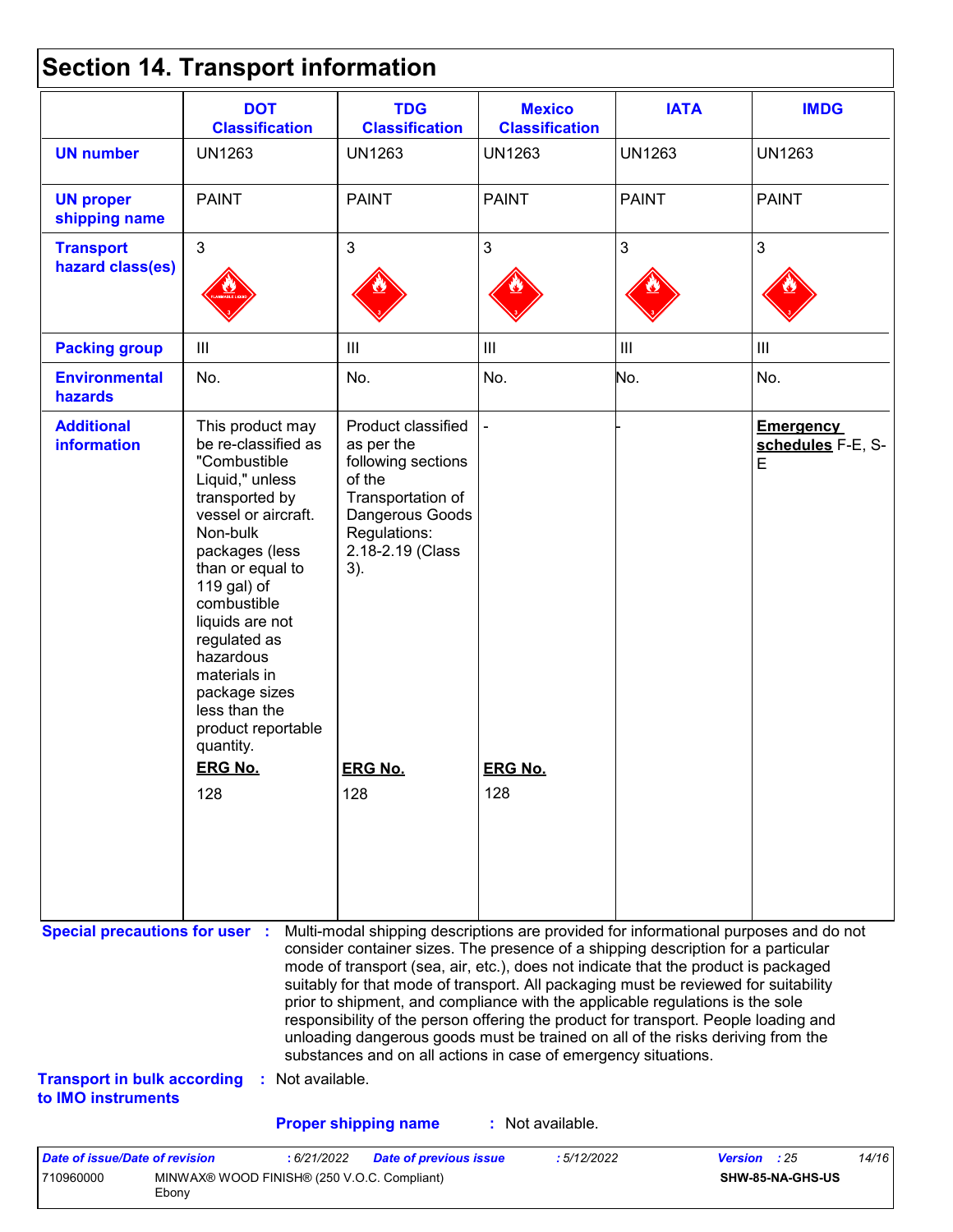### **Section 15. Regulatory information**

| <b>U.S. Federal regulations</b>                                                              |                                                                     |                        | : TSCA 5(a)2 final significant new use rules: Chlorodiazocarboxylate                                                                                                                                                                                       |
|----------------------------------------------------------------------------------------------|---------------------------------------------------------------------|------------------------|------------------------------------------------------------------------------------------------------------------------------------------------------------------------------------------------------------------------------------------------------------|
|                                                                                              | List name                                                           | <b>Chemical name</b>   | <b>Notes</b>                                                                                                                                                                                                                                               |
|                                                                                              | United States - TSCA 5(a)<br>2 - Final significant new<br>use rules | Chlorodiazocarboxylate |                                                                                                                                                                                                                                                            |
|                                                                                              |                                                                     |                        | This product contains a Significant New Use Rule (SNUR) Chemical. Do not allow this<br>product to enter drains, sewers, was tewater treatment systems, groundwater, streams,<br>lakes or ponds. See Environmental Data Sheet (EDS) for additional details. |
| <b>SARA 313</b>                                                                              |                                                                     |                        |                                                                                                                                                                                                                                                            |
| SARA 313 (40 CFR 372.45) supplier notification can be found on the Environmental Data Sheet. |                                                                     |                        |                                                                                                                                                                                                                                                            |

#### **California Prop. 65**

WARNING: This product contains chemicals known to the State of California to cause cancer and birth defects or other reproductive harm.

| <b>International regulations</b> |                                                              |
|----------------------------------|--------------------------------------------------------------|
| <b>International lists</b>       | : Australia inventory (AIIC): Not determined.                |
|                                  | China inventory (IECSC): Not determined.                     |
|                                  | Japan inventory (CSCL): Not determined.                      |
|                                  | Japan inventory (ISHL): Not determined.                      |
|                                  | Korea inventory (KECI): Not determined.                      |
|                                  | New Zealand Inventory of Chemicals (NZIoC): Not determined.  |
|                                  | Philippines inventory (PICCS): Not determined.               |
|                                  | Taiwan Chemical Substances Inventory (TCSI): Not determined. |
|                                  | Thailand inventory: Not determined.                          |
|                                  | Turkey inventory: Not determined.                            |
|                                  | Vietnam inventory: Not determined.                           |

### **Section 16. Other information**

#### **Hazardous Material Information System (U.S.A.)**



**The customer is responsible for determining the PPE code for this material. For more information on HMIS® Personal Protective Equipment (PPE) codes, consult the HMIS® Implementation Manual.**

**Caution: HMIS® ratings are based on a 0-4 rating scale, with 0 representing minimal hazards or risks, and 4 representing significant hazards or risks. Although HMIS® ratings and the associated label are not required on SDSs or products leaving a facility under 29 CFR 1910.1200, the preparer may choose to provide them. HMIS® ratings are to be used with a fully implemented HMIS® program. HMIS® is a registered trademark and service mark of the American Coatings Association, Inc.**

**Procedure used to derive the classification**

|                                                                                                                                                                                                                                                                   | <b>Justification</b>                                                                                                                |                               |            |                     |       |
|-------------------------------------------------------------------------------------------------------------------------------------------------------------------------------------------------------------------------------------------------------------------|-------------------------------------------------------------------------------------------------------------------------------------|-------------------------------|------------|---------------------|-------|
| FLAMMABLE LIQUIDS - Category 3<br>SKIN SENSITIZATION - Category 1<br><b>CARCINOGENICITY - Category 2</b><br><b>TOXIC TO REPRODUCTION - Category 2</b><br>SPECIFIC TARGET ORGAN TOXICITY (REPEATED EXPOSURE) - Category 2<br><b>ASPIRATION HAZARD - Category 1</b> | On basis of test data<br>Calculation method<br>Calculation method<br>Calculation method<br>Calculation method<br>Calculation method |                               |            |                     |       |
| <b>History</b><br><b>Date of printing</b>                                                                                                                                                                                                                         | : 6/21/2022<br>: 6/21/2022                                                                                                          |                               |            |                     |       |
| Date of issue/Date of revision                                                                                                                                                                                                                                    | :6/21/2022                                                                                                                          | <b>Date of previous issue</b> | :5/12/2022 | <b>Version</b> : 25 | 15/16 |

| <u>Palo VI IOUMU/PALO VI I VI IOIUI </u> |                                             | . | <u>salo oi protiouo ioouo</u> | . <i>.</i> |                         | $\cdot$ |
|------------------------------------------|---------------------------------------------|---|-------------------------------|------------|-------------------------|---------|
| 710960000                                | MINWAX® WOOD FINISH® (250 V.O.C. Compliant) |   |                               |            | <b>SHW-85-NA-GHS-US</b> |         |
|                                          | Ebony                                       |   |                               |            |                         |         |